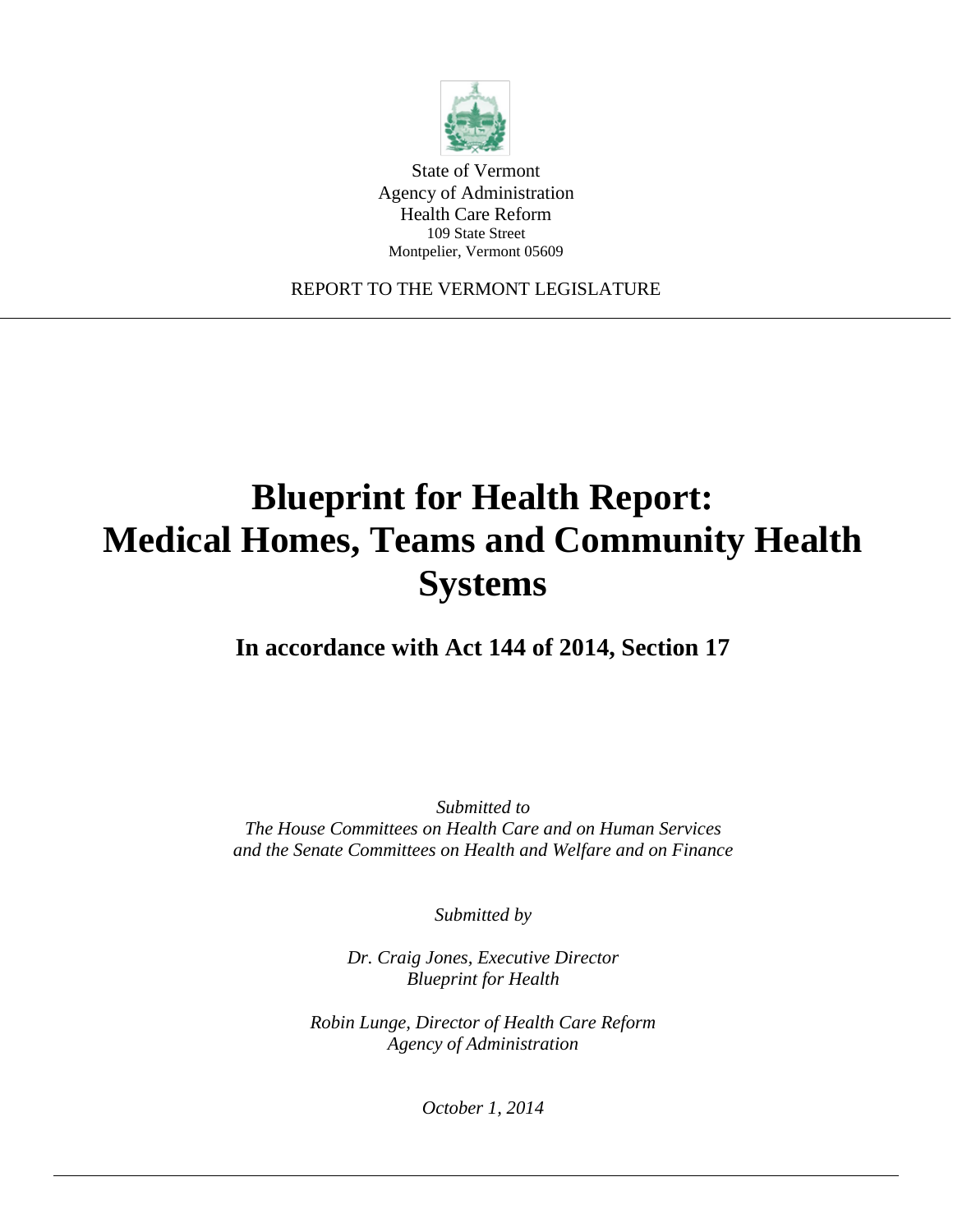## **Table of Contents**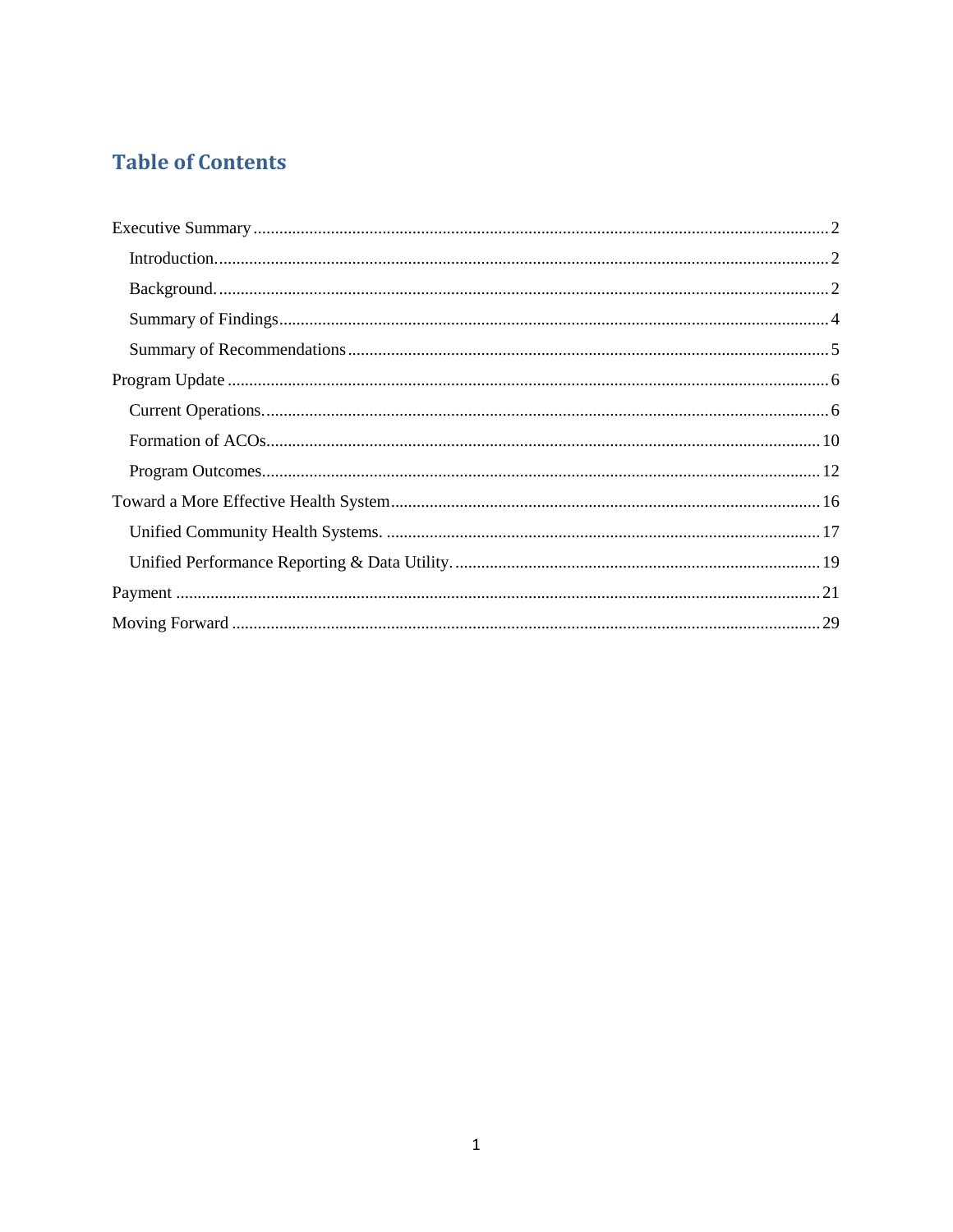## <span id="page-2-0"></span>**Executive Summary**

<span id="page-2-1"></span>**Introduction.** During the 2014 legislative session, the Vermont General Assembly passed Act No. 144, an Act Relating to Miscellaneous Amendments to Health Care Laws. Section 17, Chronic Care Management; Blueprint Report; requires that on or before October 1, 2014, the Secretary of Administration or designee shall recommend to the House Committees on Health Care and on Human Services and the Senate Committees on Health and Welfare and on Finance whether and to what extent to increase payments to health care providers and community health teams for their participation in the Blueprint for Health and whether to expand the Blueprint to include additional services or chronic conditions such as obesity, mental conditions, and oral health.

The recommendations in this report reflect input from meetings with clinicians and providers in areas across the state, input from Vermont's major commercial insurers and Medicaid, input from administrative leaders of hospitals, health centers, and Vermont's three Accountable Care Organizations, and input from a large and diverse set of stakeholders as part of the Blueprint's Executive and Planning committee meetings. The Director of the Blueprint Program, in collaboration with the Chair of the Green Mountain Care Board, and healthcare reform leadership within the Administration, have prepared this report to provide the Legislature with the recommendations requested in Act 144, and to submit these recommendations in the context of a more complete plan for the Blueprint program to support the next phases of Vermont's healthcare reforms.

A challenge with the required timing of this report is its relationship with the fiscal year 2016 budget. At the time of writing, given the revenue downgrade that occurred in July 2014, the administration is assuming the FY16 budget will be challenging. The current budget process is just beginning for FY16 and any suggestions for additional funding in the next budget would need to be considered as part of that process. In addition, as the current structure of the Blueprint for Health payments are multi-payer, any contributions by insurers require review as part of the Green Mountain Care Board rate review of insurance products and as part of the hospital budgeting process. Both GMCB processes typically happen over the summer and early fall for the following year.

While this report is premature in time to offer a specific recommendation, it details options for increasing investments as well as highlights other potential budget issues or priorities to be considered in the budget process. In addition, the report makes recommendations for integration and coordination of the Blueprint with other payment and delivery system reforms underway.

<span id="page-2-2"></span>**Background.** The Blueprint program has worked with practices, hospitals, health centers, and other stakeholders to implement a statewide health service model in Vermont. The model includes advanced primary care in the form of patient centered medical homes (PCMHs), multidisciplinary support services in the form of community health teams (CHTs), a network of self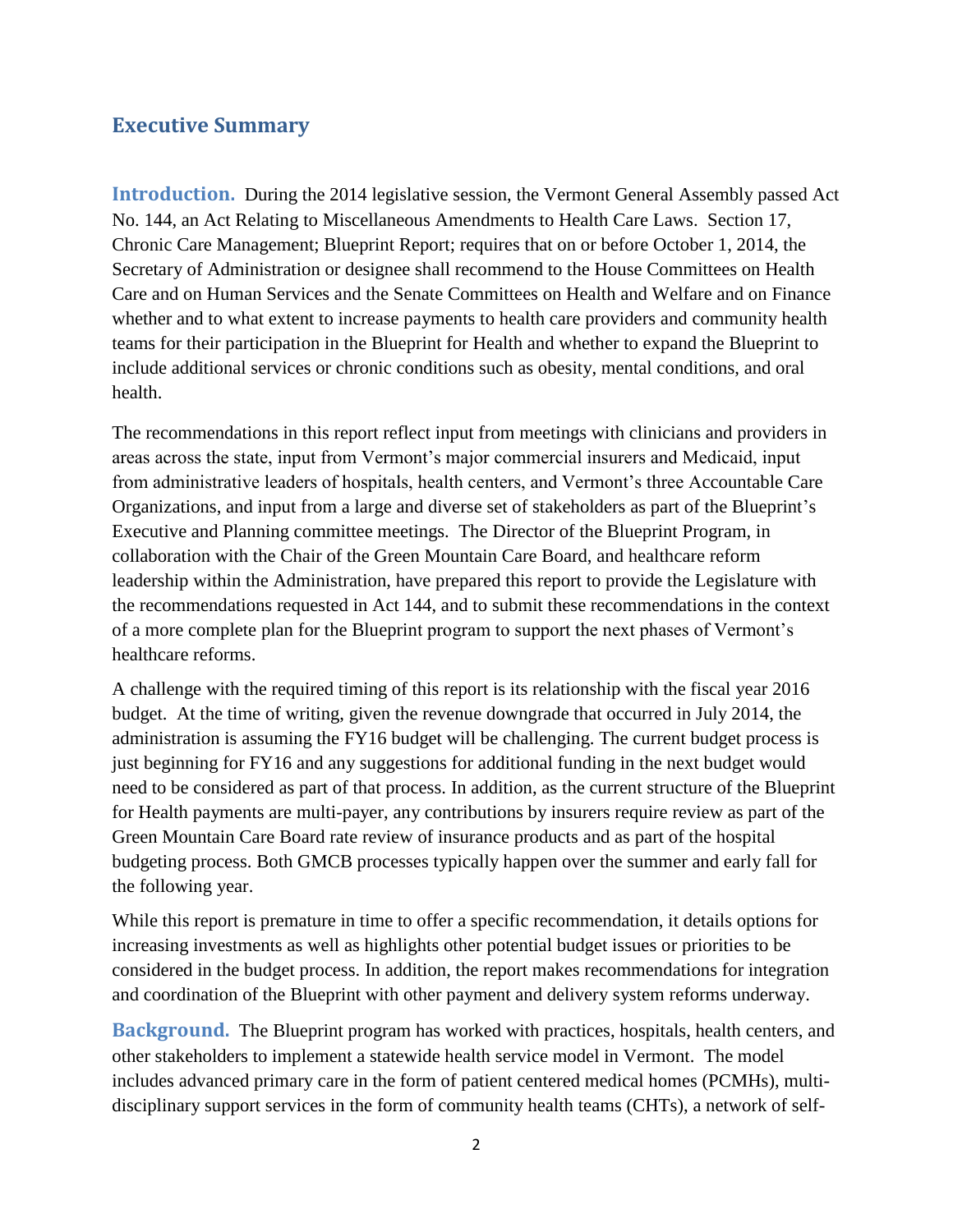management support programs, comparative reporting from statewide data systems, and activities focused on continuous improvement (Learning Health System). The program is intended to assure that all citizens have access to high quality primary care and preventive health services, and to establish a foundation for a high value health system in Vermont.

The transformation brought about by the Blueprint program has been stimulated by two novel alternative payment models, as well as administrative and infrastructure support through Blueprint grants to each service area. The payments tested in the Blueprint program were added on top of routine fee for service revenue, and were intended as a new investment in primary care and team based services. The first payment goes directly to primary care practices based on their qualifying score as a patient centered medical home, providing a direct incentive to improve primary care in accordance with national quality standards (quality payment). The second payment goes to an administrative entity in each area of the state to establish a multi-disciplinary team that serves as a utility to the medical homes in their community, and provides the population with access to essential personnel such as nurse coordinators, social workers, health educators, and dieticians (capacity payment). Both payment streams are capitated as a per person per month (PPPM) payment that is applied to the whole medical home population (capitated population based payments). They are designed to improve health services for the overall medical home population, and are the longest running non fee for service payments that have been tested in Vermont.

As the Blueprint model expanded to each community, Vermont continued to pursue additional healthcare reforms. In 2010, Act 48 set Vermont on a path towards Green Mountain Care, a high value health system with universal coverage for all citizens. Vermont was also the recipient of a State Innovation Model (SIM) grant from the Centers for Medicare and Medicaid Services (CMS). This grant is being used to test new payment models, and to strengthen the health system infrastructure that is necessary for a high value health system. An important focus is being placed on population based payment models, and a health information and data infrastructure that spans all hospitals, practices, and an extended array of providers (medical and non-medical). As part of these efforts, three Accountable Care Organizations (ACOs) have formed bringing independent entities together to deliver more effective health services and to test the impact of multi-payer shared savings programs as a way to improve healthcare quality and outcomes. The substantial collection of reform efforts underway are intended to pave the way towards the ultimate goal of a high quality universal health system for all Vermont residents. For this to be successful, evidence from the United States and other countries emphasizes the importance of maintaining a sharp focus on primary care and prevention, even as broader financial and organizational reforms take hold.

This report discusses integration of the Blueprint for Health with the ACO shared savings programs and recommendations related to the financing and sustainability of the Blueprint for Health as part of a more comprehensive plan to facilitate the transition to Green Mountain Care, emphasizing a continued focus on building a strong foundation of primary care and a community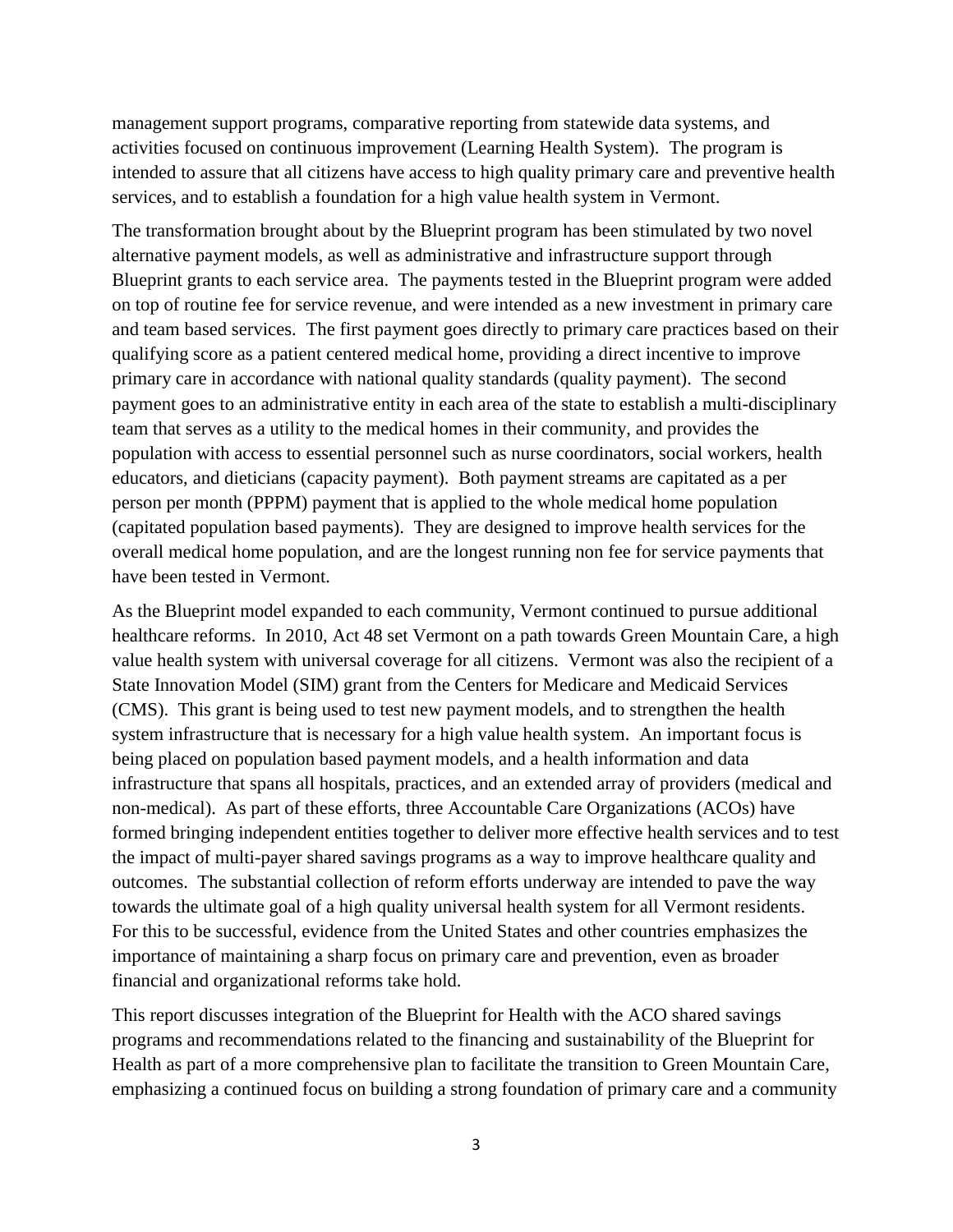oriented model with close linkage of medical and social services. In effect, this report serves as a strategic plan for the Blueprint program to work with community providers, ACOs, the GMCB, and other stakeholders to help Vermont achieve a high quality high value health system for all its citizens. Included in this section is a list of key findings and recommendations, which are expanded on in the body of the report.

## <span id="page-4-0"></span>**Summary of Findings**

- 1. At the time of this report, there are 123 medical homes operating in Vermont. Data from Vermont's all payer claims database shows that 347,489 residents were active medical home patients by December of 2013. People receiving care in medical homes have access to multidisciplinary staff from their local community health team, and an array of self-management programs such as tobacco cessation, Healthier Living Workshops, and the Diabetes Prevention Program.
- 2. In each area of the state, local program leaders have organized multi stakeholder workgroups to guide medical home expansion, coordinate community health team operations, implement new service models, and plan ways to improve services. These forums are often used to identify health conditions and service models that are a priority in their community, and to plan targeted quality improvement activities.
- 3. The Blueprint's strategy of combining targeted multi-payer payment reforms, grant support for a transformation infrastructure, and structured learning forums, has led to statewide rollout of priority service models including: advanced primary care consistent with NCQA standards; multi-disciplinary services using community teams as a utility; self-management support through a variety of community based programs, targeted assistance to high risk Medicare beneficiaries through the Support and Services at Home model; and enhanced treatment for people with opiate addiction through the Hub & Spoke program.
- 4. Outcomes for the medical home population shows advantages in healthcare expenditures, utilization, and quality compared with similar people who received their primary care in nonparticipating settings. The results strongly suggest that locally organized community health systems can achieve improved outcomes over traditional care.
- 5. Blueprint payments have stimulated substantial transformation and improved outcomes. Medical and non-medical providers have organized a novel service model in each area of the state, establishing a foundation for a more coordinated health system under Green Mountain Care. These payments have not been adjusted since 2008 and some providers have indicated that the current payment levels should be increased.
- 6. Each of Vermont's three ACOs have established their own formal governance structure, including separate activities to improve quality and shape more unified operations across the state. The Vermont Health Care Innovation Project workgroups have served as a forum for multi-stakeholder agreement on core quality measures that will be used to judge ACO performance and eligibility for shared savings. Although independent, Vermont's three ACOs share a common interest in improvement on these core quality measures, and a reduction in the rate of growth of healthcare costs.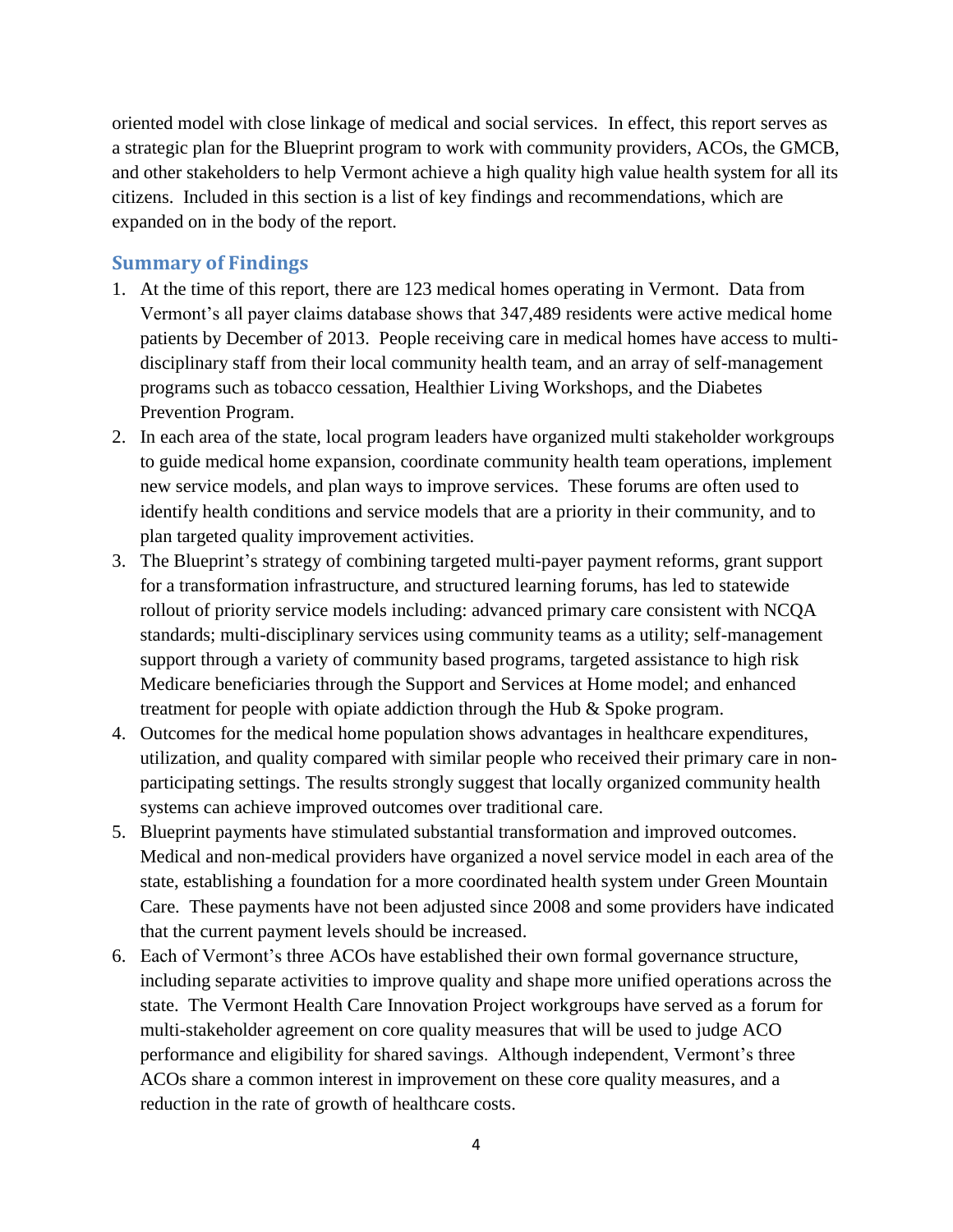7. Given the ACO shared savings program concept builds on patient-centered medical homes, there is a substantial overlap of the people and organizations who are participating in Blueprint and ACO activities. The separate activities are all oriented towards improving the quality and effectiveness of health services in their community. The administration recommends and has pursued, jointly with the provider community, to the unification of operations in each community in order to have participants work towards common goals.

## <span id="page-5-0"></span>**Summary of Recommendations**

- 1. *Unified Community Health Systems* In each Health Service Area, payers, Blueprint and ACO leadership should work together to merge their workgroups, and collaborate with stakeholders to form a single unified health system initiative. The collaborative should include medical and non-medical providers, a shared governance structure with local leadership, focus on improving the results of core ACO quality measures, support the introduction and extension of new service models, and provide guidance for medical home and community health team operations. This approach will establish a data guided community health system collaborative, result in more effective health and human services, and reduce the number of overlapping initiatives that currently exist. Existing Blueprint and VHCIP resources can be purposed to support these collaboratives including local project management, practice facilitators, self-management programs, shared evaluation and comparative reporting, and, shared learning forums.
- 2. *Unified Performance Reporting & Data Utility* Payers, Blueprint and ACO leadership should work to co-produce performance dashboards focusing on core ACO measure results as well as other analytics important to support care delivery transformation. These dashboards should present population level results and directly support the work of unified community collaboratives. The dashboards should augment the suite of comparative profiles that are currently produced for practices, HSAs, and organizations, providing a focused set of measure results that are important to all entities participating in ACO activity. Where possible, this approach should be generalized to include sharing data sets, collaborating on analytic activity, and planning for an advanced data infrastructure that can fuel the range of needs for Vermont's health system.
- 3. *Payment Modifications* Modifications to current Blueprint payments could help optimize the effectiveness of the community oriented health system (e.g. PCMHs, CHTs, Unified Community Collaboratives). Options include: increasing community health team payments to provide Vermonters with greater access to multi-disciplinary preventive services, and the teams with adequate administrative support; increase medical home payments to maintain practice participation and incent level 3 medical home recognition; and, add an outcomes based payment that directly incents the goals of the unified community collaboratives with payment linked to achievement on core ACO quality measures and changes in avoidable utilization. The administration and the legislature must consider these options within the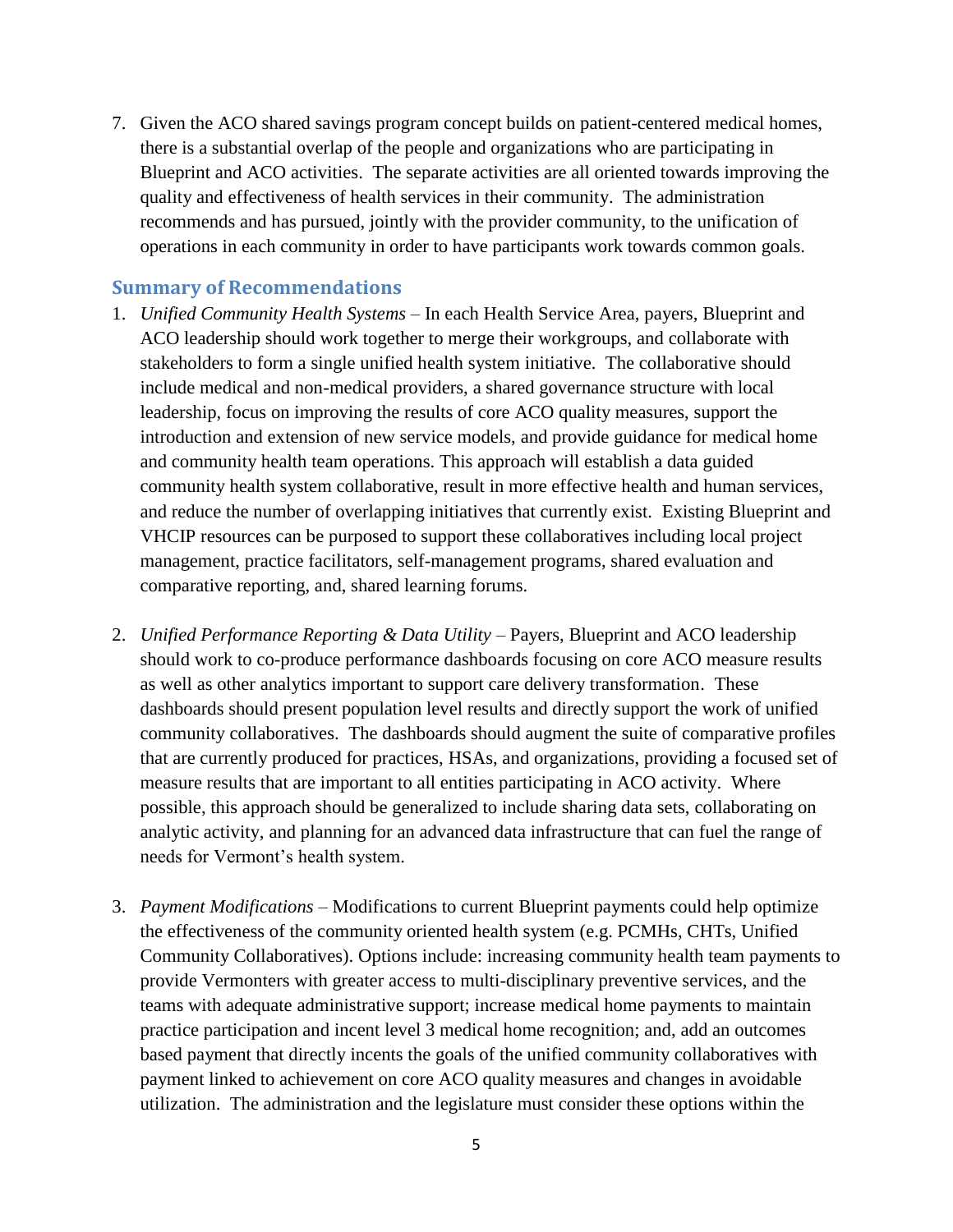larger context of competing budget priorities, such as the loss of the ACA enhanced primary care payments under Medicaid. Given the multi-payer design of the payments, it is also important to consider budgetary and regulatory timelines for commercial payers as well. While budget considerations may limit payment opportunities, Vermont's experience suggests that further investment will strengthen the capacity and effectiveness of unified community health systems, help ACOs meet their goals, and result in a high value learning health system as a foundation for Green Mountain Care.

## <span id="page-6-0"></span>**Program Update**

<span id="page-6-1"></span>**Current Operations.** At the time of this report, 123 primary care practices are operating in Vermont as patient centered medical homes (PCMHs) supported by multi-disciplinary community health teams (CHTs). In order for a primary care practice to qualify as a medical home they must achieve a qualifying score in the National Committee for Quality Assurance Patient Centered Medical Home recognition program (NCQA PCMH). In this program, each practice is scored against the NCQAs nationally recognized standards for high quality patient centered care. Community health teams provide medical home patients with more direct and unhindered access to diverse staff such as nurse coordinators, social workers, counselors, dieticians, health educators, and others. The model is intended to stimulate high quality primary care, augmented by essential multi-disciplinary staff, as a coordinating feature in a community oriented health system. Medical homes and community health team staff are intended to strengthen network interactions with a larger array of medical and non-medical providers in their community, and to help people link more seamlessly with the services they need. The implementation and expansion of the model has been supported with a locally organized transformation infrastructure including program managers, CHT leaders, practice facilitators, multi-stakeholder workgroups, and shared learning forums.

Key design principles of the model include: local leadership and organization; consistent statewide quality standards (NCQA PCMH) and measurement of performance against those standards; close coordination between primary care, community health team staff, and community based services; and, an emphasis on prevention, improved control of established health problems, and healthier lifestyles. To enhance the effectiveness of the model, the Blueprint program has worked with a wide range of stakeholders to help organize and extend additional services directed at important needs. One example is the Support and Services at Home Program (SASH). SASH coordinators are based at publically subsidized housing sites. The SASH team includes a coordinator and a Wellness nurse for a panel of 100 people. SASH teams are CHT extenders focused on assisting high risk Medicare beneficiaries to live more satisfying life styles and age more safely in their homes. Another service model is the Hub  $\&$ Spoke program for patients with opiate addiction and co-occurring mental health problems. This program adds a licensed counselor and nurse coordinator to the CHT (extenders) for Medicaid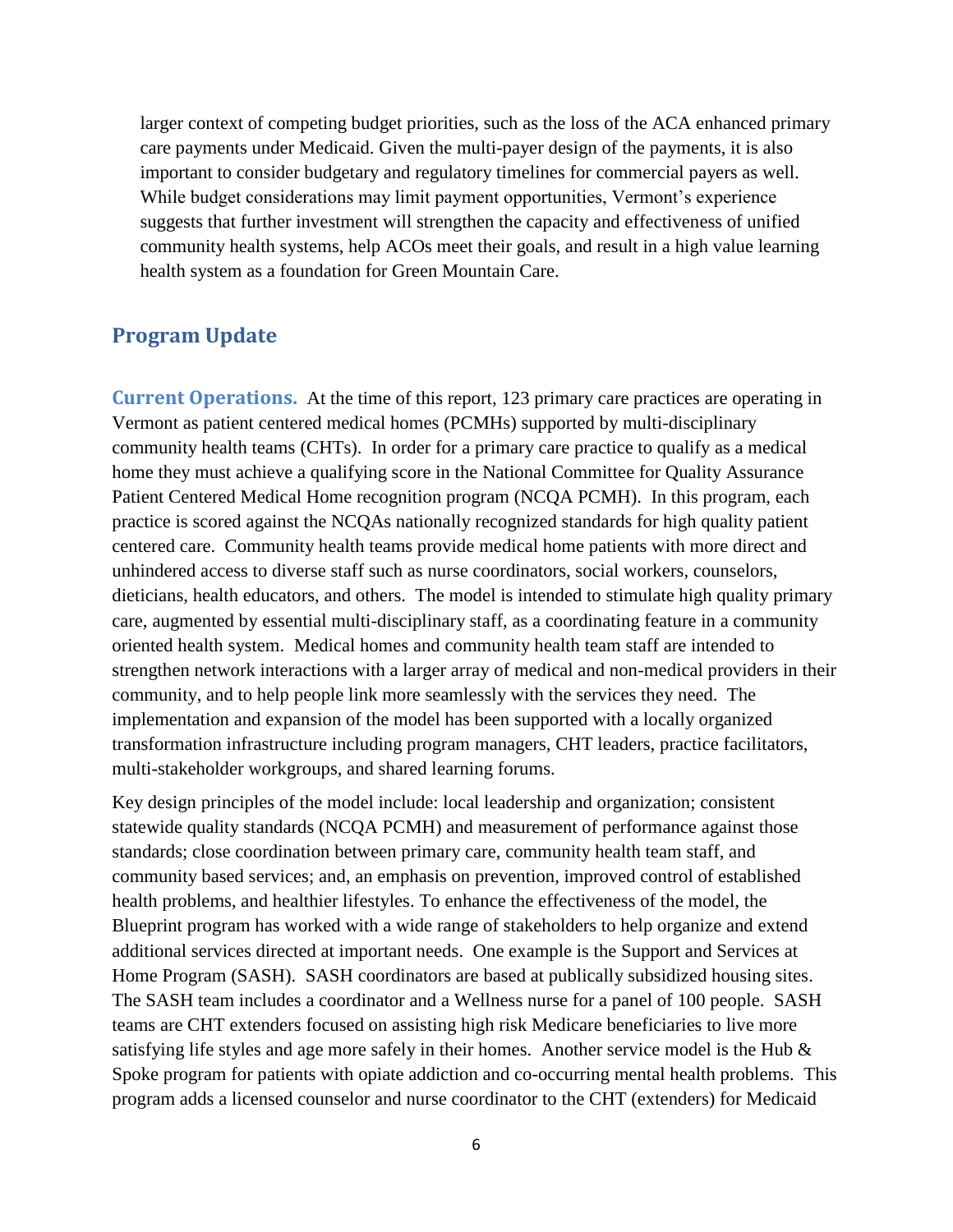beneficiaries who are treated in the practice setting (spokes), and increases capacity at five specialty centers (Hubs) for patients with more complex needs. A third example is the network of self-management programs being offered in all areas of the state including: Healthier Living Workshops for Chronic Disease; Healthier Living Workshops for Diabetes; Healthier Living Workshops for Chronic Pain; and the Diabetes Prevention Program. All components of the program are operating in each Health Service Area in Vermont. A state level summary of key program participants is provided (Table 1).

| <b>Key Components</b>           | <b>July, 2014</b>    |
|---------------------------------|----------------------|
| PCMHs (active PCMHs)            | 123                  |
| PCPs (unique providers)         | 644                  |
| Patients (attribution 12/2013*) | 347,489              |
| Patients (practice report**)    | 514,035              |
| CHT Staff (core)                | 218 staff (133 FTEs) |
| <b>SASH Staff (extenders)</b>   | 60 FTEs (48 panels)  |
| Spoke Staff (extenders)         | 47 staff (30 FTEs)   |

#### **Table 1.** Statewide Program Participants.

\*This is a count of the unique Vermont residents who received the preponderance of their primary care in a medical home in Vermont during the previous 24 months. The count is derived using an attribution algorithm applied to claims data in Vermont's all payer claims data base. \*\*This is the total patient count reported by all medical home practices. It is not a count of unique individuals, and includes patients who go to more than one medical home practice in Vermont, Vermont residents who went to a Vermont medical home practice but receive the preponderance of their primary care in practices outside of Vermont, and non-Vermont residents who received care in medical home practices in Vermont.

In each area of the state, participating primary care practices and community health teams have organized their operations to meet the NCQA medical home standards. This process is supported by practice facilitators, planning and learning forums, and by the network of selfmanagement programs that help practices meet a particularly challenging section of the standards (Support Self Care Process). A team based at the University of Vermont, in the Vermont Child Health Improvement Program, scores each practice to assure a consistent and independent assessment of healthcare quality. This approach has led to successful recognition of 126 practices, successful re-scoring of 61 practices, and a statewide base of primary care tested against difficult national standards (Figure 1).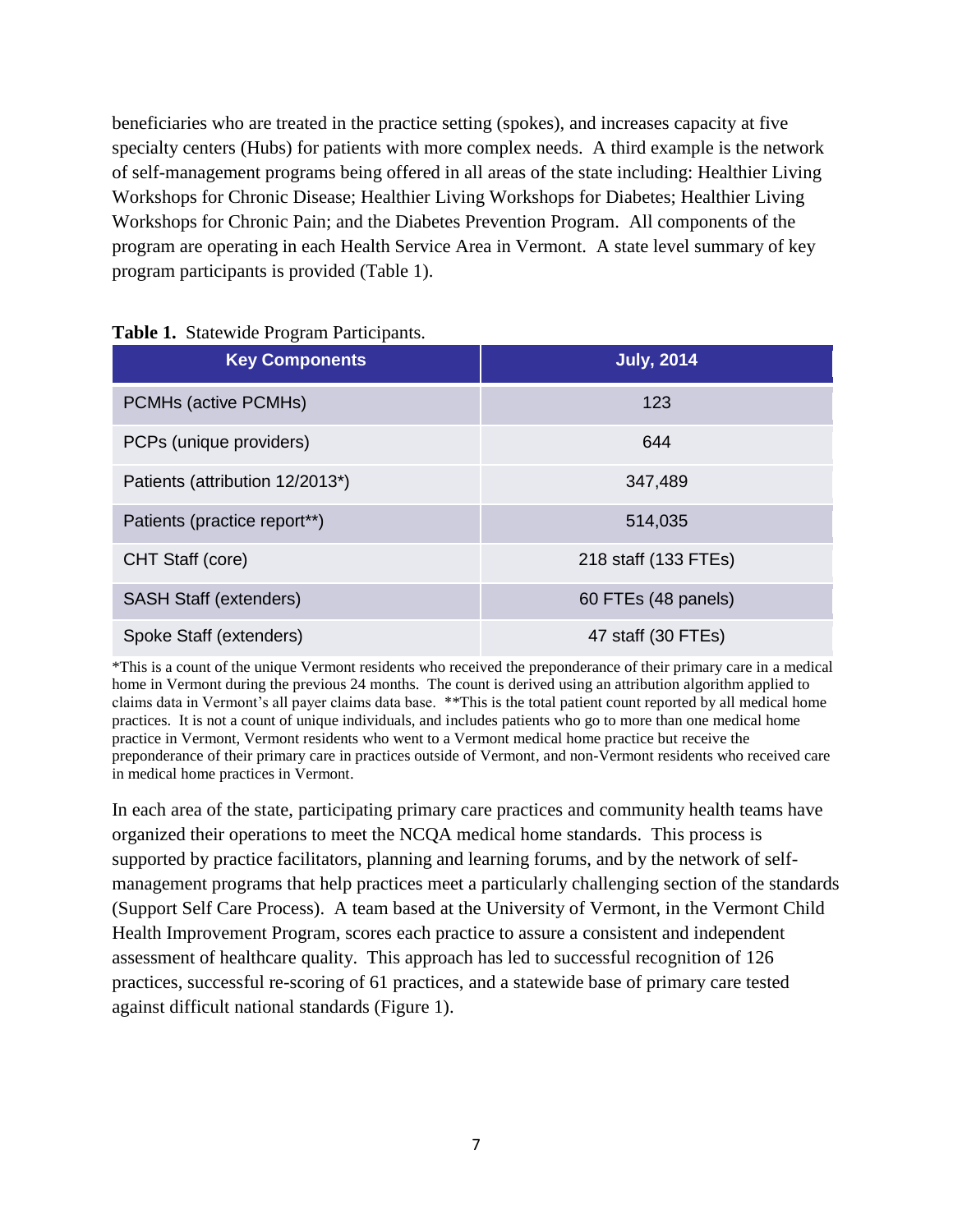

**Figure 1.** Scoring of Patient Centered Medical Homes in Vermont.

The NCQA medical home standards emphasize practices and policies that are considered important ingredients for high quality patient care, and a high value health system (Table 2). They are based on peer reviewed evidence supplemented by expert opinion, and are updated regularly by the NCQA through a highly structured multi-stakeholder process. With each update the standards are increasingly rigorous, promoting ongoing improvement in the way that primary care practices organize and coordinate care. In one example, the 2011 standards emphasized a structured approach to focusing on goals that are important to the patient, and helping patients achieve those goals through enhanced self-management. In another example, the 2014 update emphasizes a structured approach for integration of services focused on mental and behavioral health. Despite the increasing rigor of the standards, medical home scores in Vermont have been maintained and in many cases improved with re-scoring (Figure 2). This is testimony to the dedication, commitment, and hard work on the part of Vermont's primary care providers, and the effectiveness of the supports and structure offered by the Blueprint program.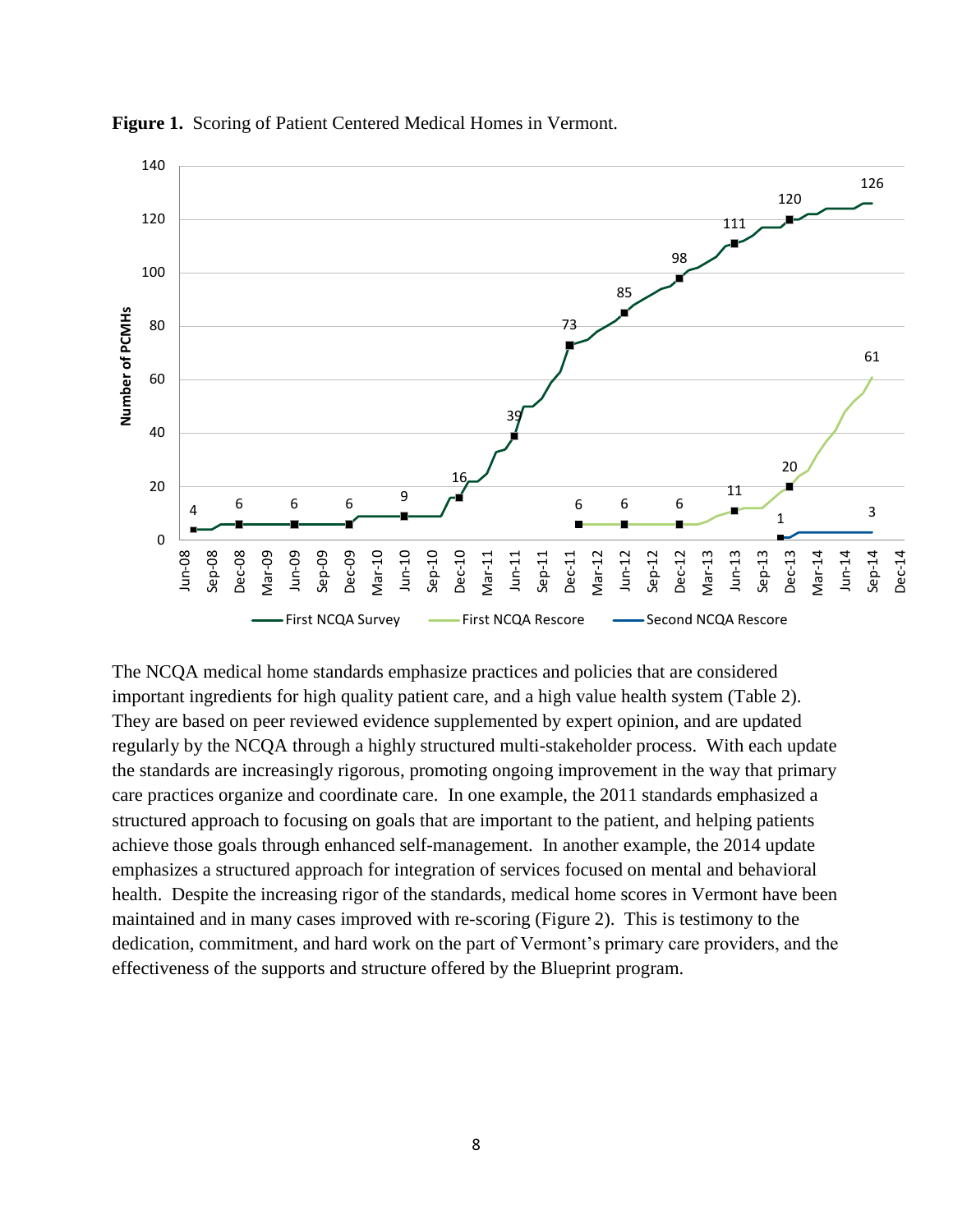| <b>Table 2.</b> Patient Centered Medical Home Standards* |  |
|----------------------------------------------------------|--|
|----------------------------------------------------------|--|

| <b>Elements</b>                       | <b>Summary of Criteria</b>                                                                             |
|---------------------------------------|--------------------------------------------------------------------------------------------------------|
| <b>Access During Office Hours</b>     | Same day appointments                                                                                  |
|                                       | Timely clinical advice by phone                                                                        |
|                                       | Timely clinical advice by electronic message                                                           |
| After Hours Access                    | Access to routine & urgent care appointments                                                           |
|                                       | Continuity of medical record information for care & advice                                             |
|                                       | Timely clinical advice by telephone                                                                    |
| The Practice Team                     | Roles for clinical $&$ non-clinical team members                                                       |
|                                       | Regular team meetings & communication processes                                                        |
|                                       | Standing orders for services                                                                           |
|                                       | Training & assigning teams to coordinate care                                                          |
| <b>Evidence Based Guidelines</b>      | The practice implements evidence based guidelines through point of care reminders for patients with 3  |
|                                       | important conditions, plus high-risk or complex conditions. Third important condition related to       |
|                                       | unhealthy behaviors, mental health, or substance abuse.                                                |
| Care Management                       | Conducts pre-visit preparations                                                                        |
|                                       | Collaborates with patient/family to develop an care plan including goals that are reviewed and updated |
|                                       | Gives patient/family a written plan of care                                                            |
|                                       | Assesses and addresses barriers when goals are not met                                                 |
|                                       | Gives patient/family a clinical summary                                                                |
|                                       | Identifies patients/families who might benefit from additional support                                 |
|                                       | Follows up with patients/families who have not kept appointments<br>$\bullet$                          |
| <b>Medication Management</b>          | Reviews & reconciles medications with patients/families                                                |
|                                       | Provides information about new prescriptions                                                           |
|                                       | Assesses patient response to medications & barriers                                                    |
| <b>Support Self-Care Process</b>      | Documents self-management abilities                                                                    |
|                                       | Develops & documents self-management plans & goals<br>$\bullet$                                        |
|                                       | Provides educational resources or refers to educational resources                                      |
|                                       | Identify patient specific education resources<br>$\bullet$                                             |
| Test Tracking & Follow-up             | Tracks lab tests until results are available, flagging & following up overdue                          |
|                                       | Tracks imaging tests until results are available, flagging & following up overdue results              |
|                                       | Flags abnormal lab results, bringing to attention of clinician                                         |
|                                       | Flags abnormal imaging results, bringing to attention of clinician                                     |
|                                       | Notifies patients/families of normal and abnormal lab and imaging results                              |
| Referral Tracking & Follow-up         | Giving consultant or specialist clinical reason & pertinent information<br>$\bullet$                   |
|                                       | Tracking status of referrals, including timing for receiving report<br>$\bullet$                       |
|                                       | Following up to obtain a specialists report                                                            |
| <b>Continuous Quality Improvement</b> | Set goals $\&$ act to improve =>3 measures of clinical performance<br>$\bullet$                        |
|                                       | Set goals and act to improve $\Rightarrow$ 1 measure of patient/family experience                      |
| Continuity                            | Expecting patients/families to select a personal clinician                                             |
|                                       | Documenting patient/family choice of clinician                                                         |
|                                       | Monitoring % patient visits with selected clinician or team                                            |

\*Summarized from 2011 National Committee for Quality Assurance Patient Centered Medical Home Standards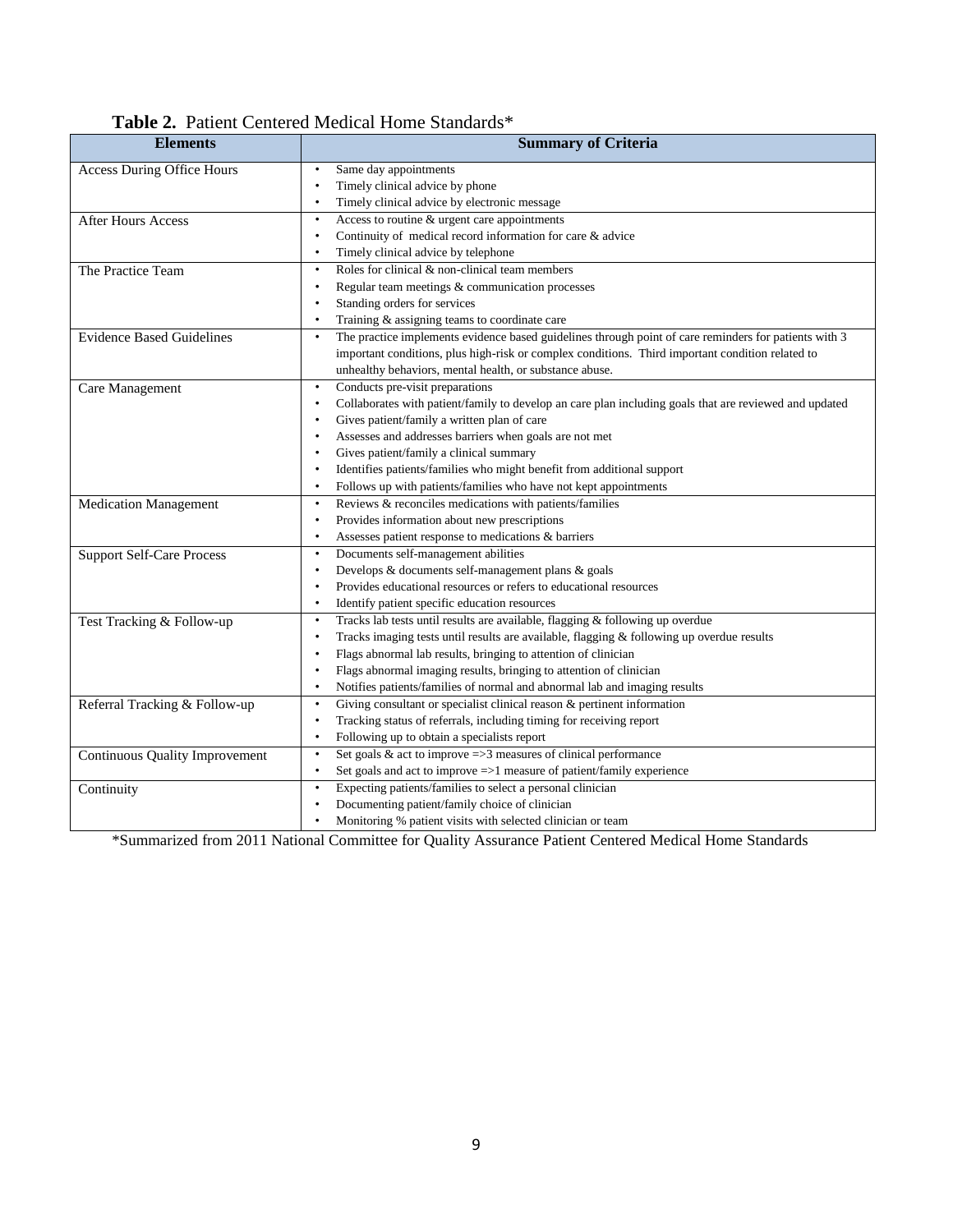

**Figure 2.** Practice scores over time with evolution of the NCQA medical home standards.

It is important to emphasize that a substantial investment of clinician and staff time is required for a primary care practice to organize workflow, qualify for recognition, and to truly deliver care in accordance with these standards. While the effort may improve quality, it can interfere with the emphasis on high volume productivity that is required in a fee for service world, and may even compromise revenue to the practice. Although payment will be addressed in a separate section, clinicians and practice administrators consistently point out that the current medical home payments do not adequately support the time and work effort that is required to produce the documentation, go through the scoring process, or to provide clinical services in accordance with these demanding yet important standards. Although the medical home payments are capitated and not fee service, they are considered insufficient to offset the time and effort that it takes to truly operate a patient centered medical home, or the pressures of a fee for service payment system that primarily incentivizes doing more units of billable services.

<span id="page-10-0"></span>**Formation of ACOs.** As the Blueprint service model scaled statewide, newer reform initiatives have taken hold including the formation of three Accountable Care Organizations (ACOs). Each ACO is a formal business arrangement of previously independent providers, with the shared purpose of organizing more effective care, improving quality, and achieving shared savings. The three ACOs in Vermont include: Hospitals and hospital affiliated practices (OneCare); Federally Qualified Health Centers (Community Health Accountable Care); and independent practices (Health First). All Blueprint medical homes practices are affiliates in one of these new organizations (Figure 3). Each of the three ACOs has implemented governance structures and work groups for their constituents. The same constituents also participate in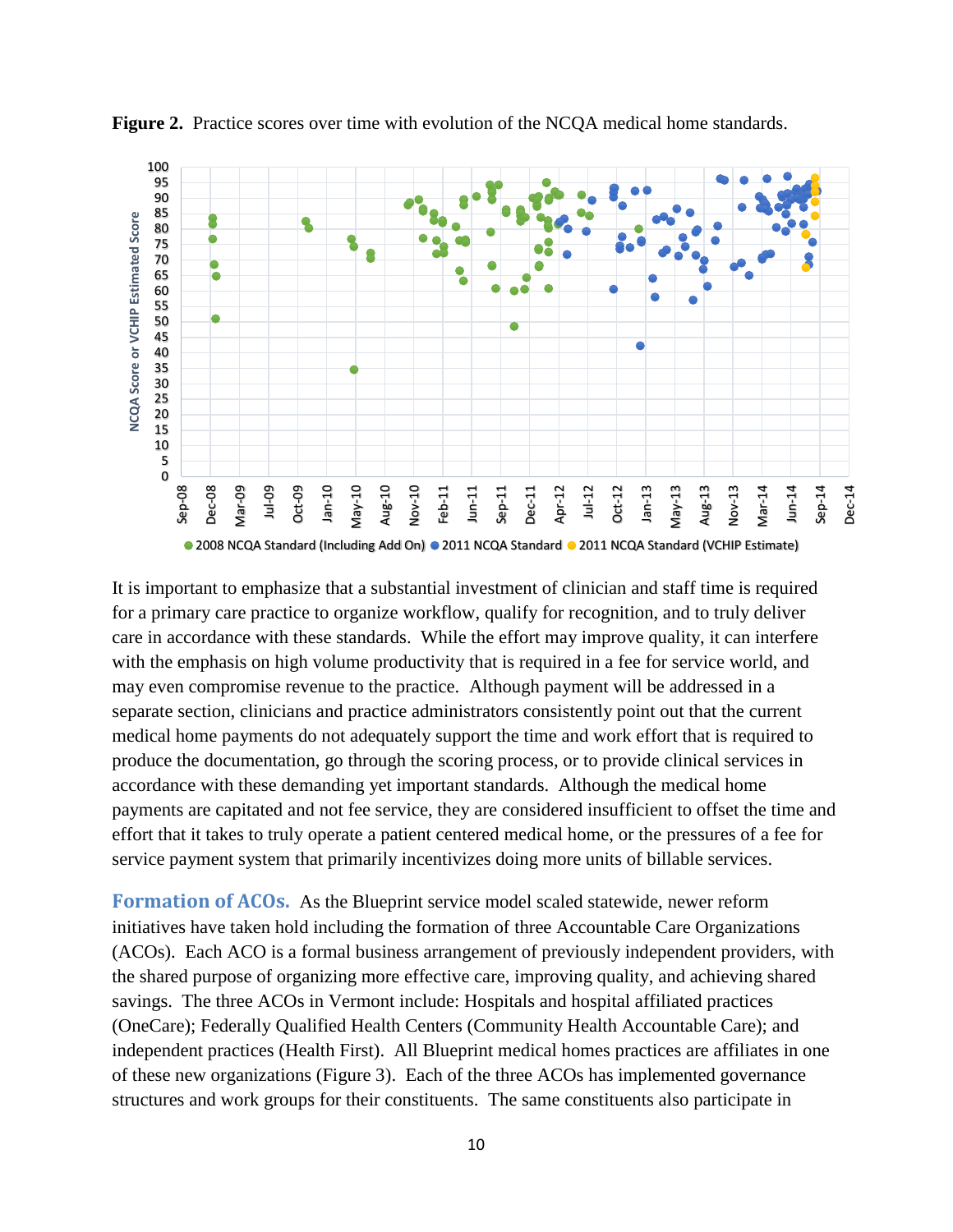Blueprint governance and workgroups, which are organized by community and inclusive of all ACO practice types.



**Figure 3.** Medical home practice sites by ACO affiliation

On the surface, it may appear that the purpose and focus of these structures and workgroups are distinct. ACO activities are oriented toward organizational goals including improved health services, achieving benchmarks for quality and healthcare, and qualification for shared savings. Blueprint activities are focused on community level operations including medical home status, integration of the community health team as a shared resource, strengthening of service networks, and quality initiatives that span all practice types. Despite these apparent differences, the work is actually oriented toward similar goals and objectives, and has the potential to be aligned and integrated. In the end, an overarching set of shared interests exists including improving the quality of services that patients and families have access to, improving the health of the population, more effective healthcare utilization and a reduction in unnecessary care, and better control over the growth in healthcare costs. For all involved, high quality primary care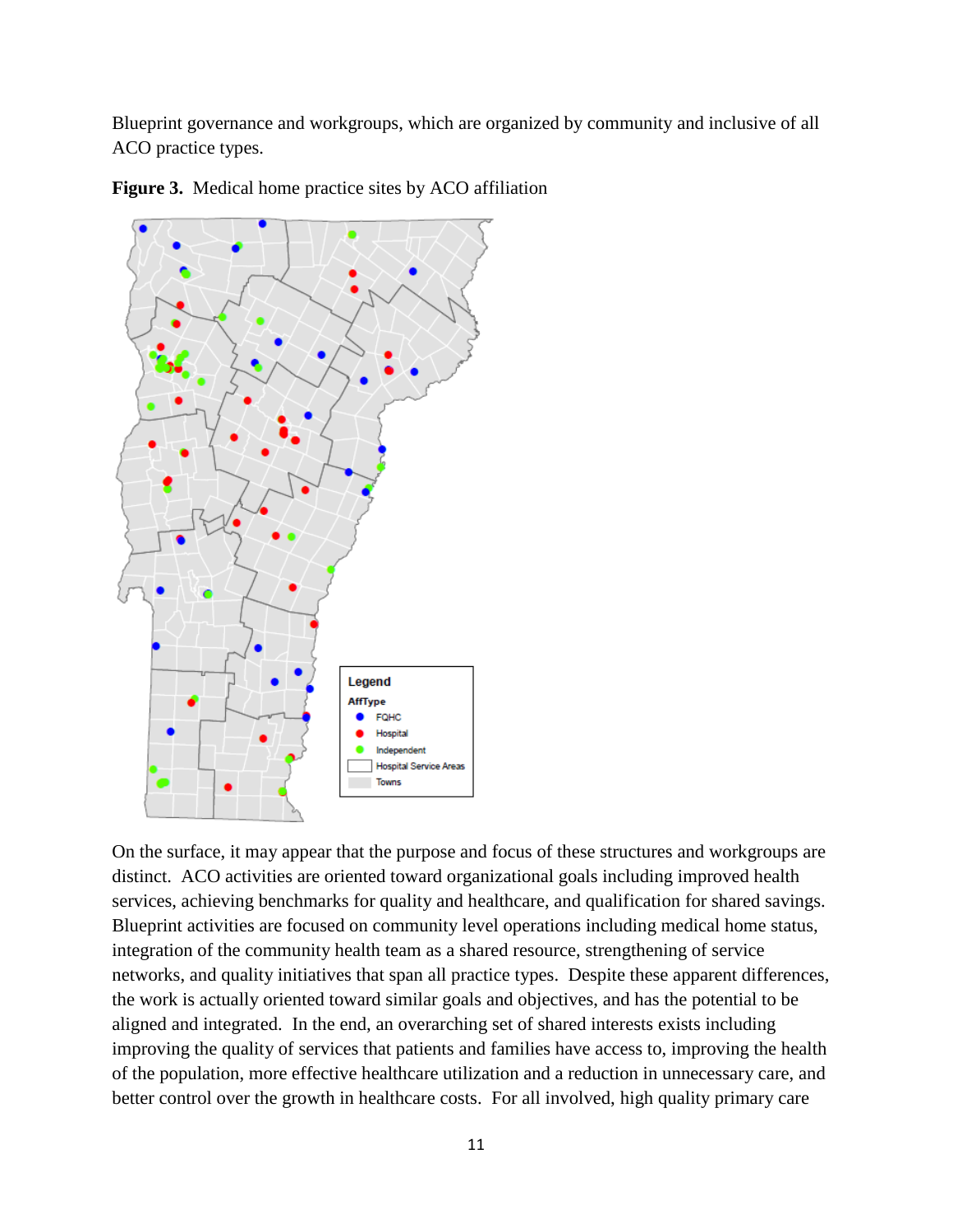coordinating with other medical and social services is an essential ingredient to accomplishing these shared goals. Included in this report is a proposal for integration of Blueprint and ACO activity in a way that will strengthen the community health system structure that spans all three ACOs, while helping each organization to achieve their respective goals.

<span id="page-12-0"></span>**Program Outcomes.** With program expansion and sufficient time for operations to mature, it is possible to determine whether Blueprint led reforms are leading to improved outcomes. The reforms involved in the program are complex including substantial reorganization at the practice level, administration and function of community health teams, and enhancement of broader service networks in each community. The expectation is that these complex delivery system changes will mature with time, and that their impact will also evolve over time. This section discusses the impact of the program on expenditures and patterns of healthcare as the program expands and operations mature. The outcomes presented reflect the hard work of dedicated providers across the state, the impact that targeted population based payments can have, and they provide an important context for recommendations on payment.

Outcomes are presented for *participant* and *comparison* groups, with results broken out for commercially insured and Medicaid beneficiaries. For each year, the *participant* population includes Vermont residents who received the majority of their primary care in one of the practices that became a medical home by December 2013. Only a small number of these 123 practices were medical homes in 2008, with an increasing number becoming medical homes as the program expanded, particularly from 2011 through 2013 (Table 3). Thus results for the participant population reflect a changing complex environment as more practices join the program, teams expand, and operations mature. The *comparison* population includes Vermont residents, in each year, who received the majority of their primary care in a practice that was not a medical home by December 2013. These practices were not involved in the transformation process or supported by community health teams. The number of people included in the participant and comparison populations is shown for each year (Table 3). It is important to note that the two groups are similar in terms of demographics and clinical characteristics, and that results are adjusted for differences in age, gender, maternity, prevalence of common chronic diseases, and clinical risk group scoring. Data for this evaluation comes from Vermont's all payer claims database with analyses conducted by Onpoint Health Data.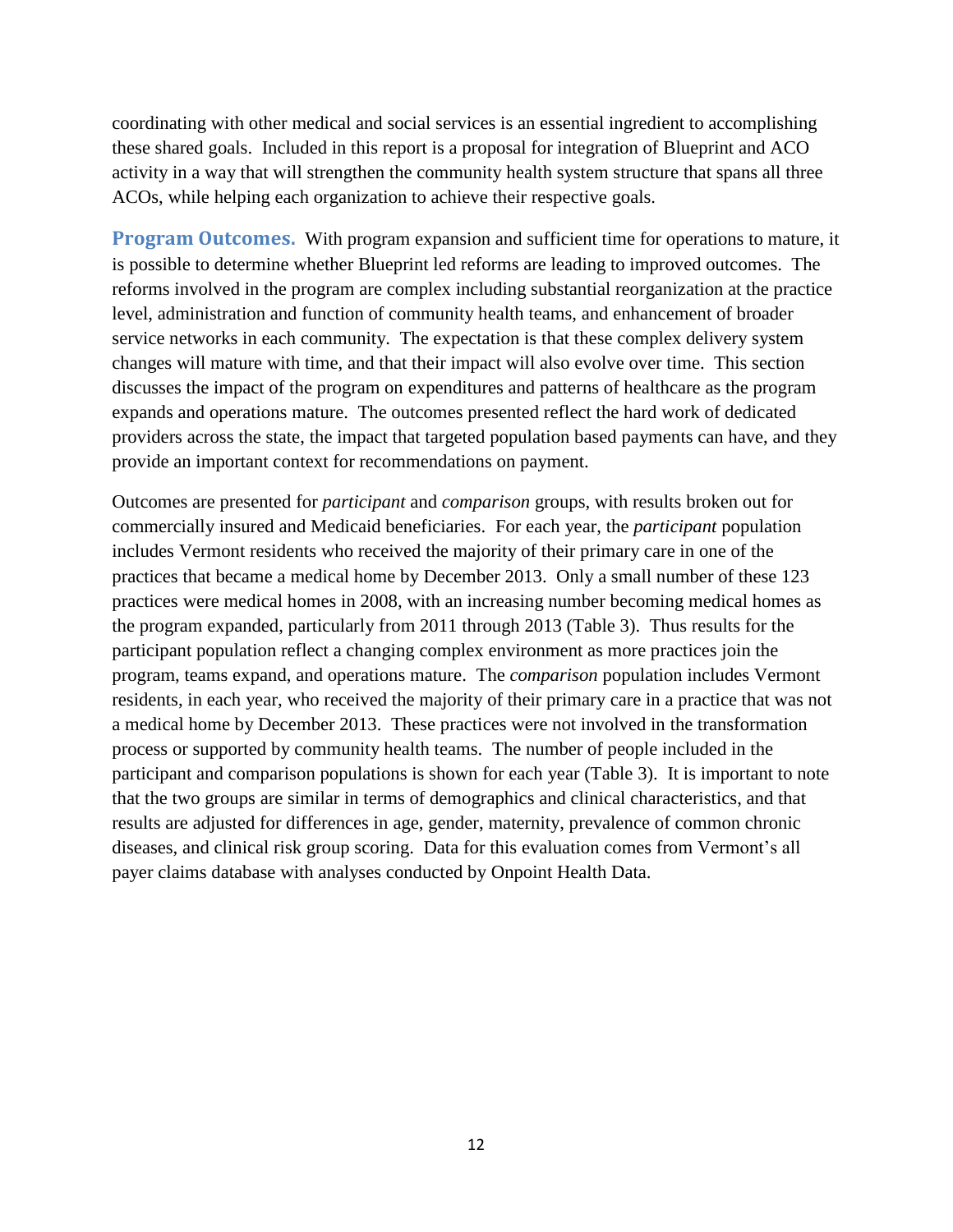|      |                                      | <b>Participant Practices Included in</b><br><b>Evaluation</b>           |                  | <b>Commercial</b><br><b>(Ages 18-64 Years)</b> |            |             | <b>Medicaid</b><br><b>(Ages 18-64 Years)</b> |
|------|--------------------------------------|-------------------------------------------------------------------------|------------------|------------------------------------------------|------------|-------------|----------------------------------------------|
|      | Year of<br>entry into<br>the program |                                                                         |                  | Participant                                    | Comparison | Participant | Comparison                                   |
| 2008 | $6\phantom{1}$                       | For each year of the                                                    |                  | 118,132                                        | 91,106     | 23,965      | 15,344                                       |
| 2009 | $6\phantom{1}$                       | evaluation,<br>the participant<br>population includes<br>all people who | 136,445          | 89,452                                         | 30,362     | 15,851      |                                              |
| 2010 | 17                                   |                                                                         | received care in | 145,207                                        | 77,980     | 36,014      | 14,792                                       |
| 2011 | 76                                   | practices that would<br>become medical                                  |                  | 156,695                                        | 68,281     | 40,245      | 12,980                                       |
| 2012 | 100                                  | homes by 2013*                                                          | 162,211          | 60,045                                         | 45,036     | 11,771      |                                              |
| 2013 | $ 23\rangle$                         |                                                                         |                  | 160,350                                        | 59,402     | 44,385      | 12,247                                       |

## **Table 3.** Study groups included in the Blueprint evaluation

\*Shows how results change for the complete group of practices and their population as a complex transformation takes place. This avoids potential bias of progressively increasing the contribution of more advanced practices.

In 2008, when the initial pilot programs were set up in two communities, total healthcare expenditures per capita were similar for the participant and comparison populations. As the program expanded, year to year growth in healthcare expenditures was lower for participants, particularly from 2011 forward as more of the 123 practices underwent preparation, scoring, and began working with community health teams (Figures 4 and 5). During the same period of time, Medicaid beneficiaries had higher rates of expenditures for Specialized Medicaid Services (SMS) including; Transportation, Home and community-based services, Case management, Dental, Residential treatment, Day treatment, Mental health facilities, and School-based and Department of Education Services (Figure 6). These results suggest that the medical home and community health team setting was associated with lower expenditures for traditional healthcare, and higher use of services targeted at social and economic disparities. The difference in healthcare expenditures was driven by several factors including lower hospitalization rates, and lower expenditures on pharmacy and specialty care. A composite measure of total utilization shows similar divergence between the participant and comparison groups, with the greatest separation from 2011 forward. Emergency department visits are one category of utilization that was not consistently better for participants. Despite lower expenditures, the results for measures of effective and preventive care were either better for participants or similar for both groups (cervical cancer screening, breast cancer screening, imaging studies for low back pain, and recommended assessments for patients with diabetes). Overall, similar patterns were observed in the pediatric population.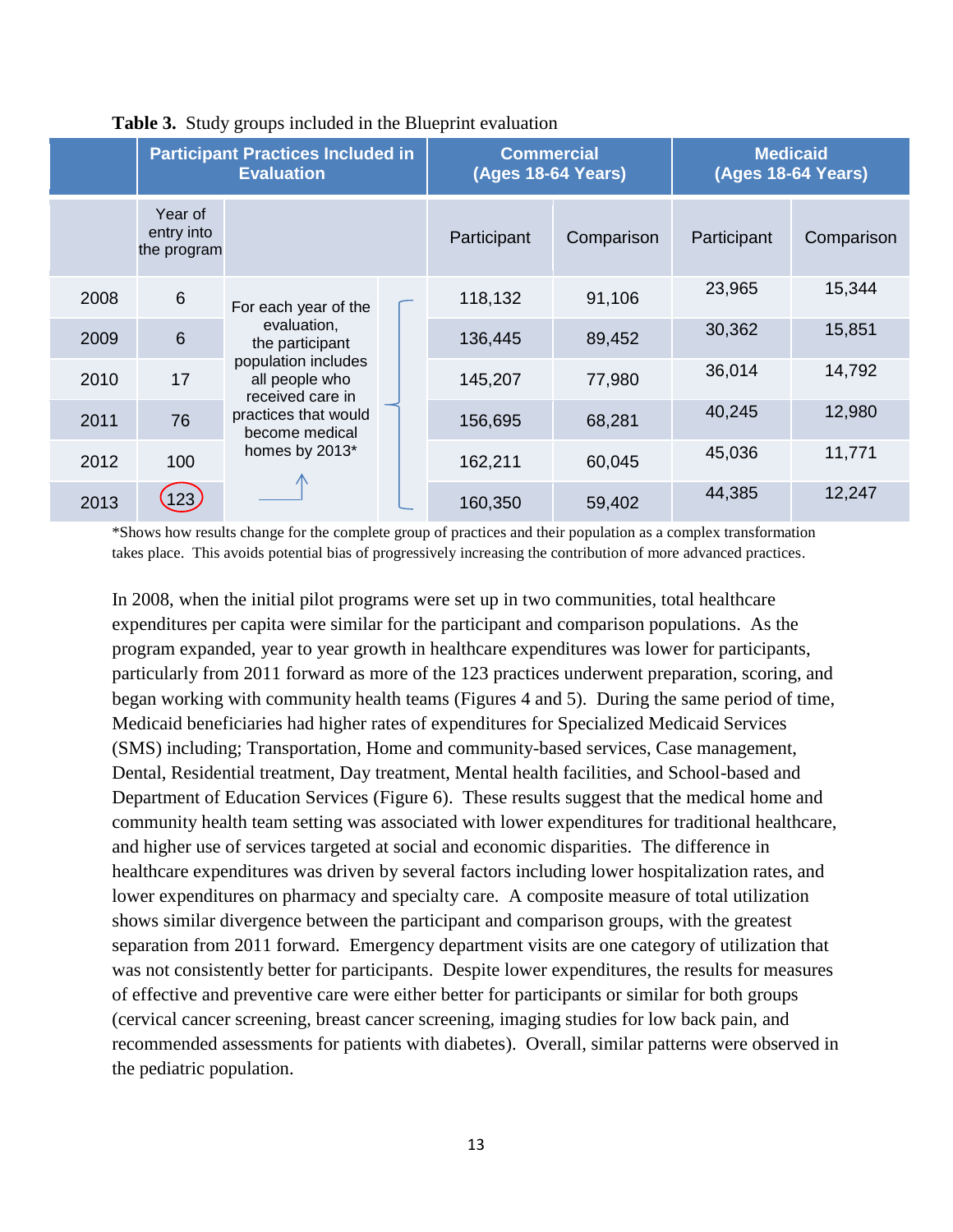

**Figure 4.** Total expenditures per capita - commercially insured ages 18-64



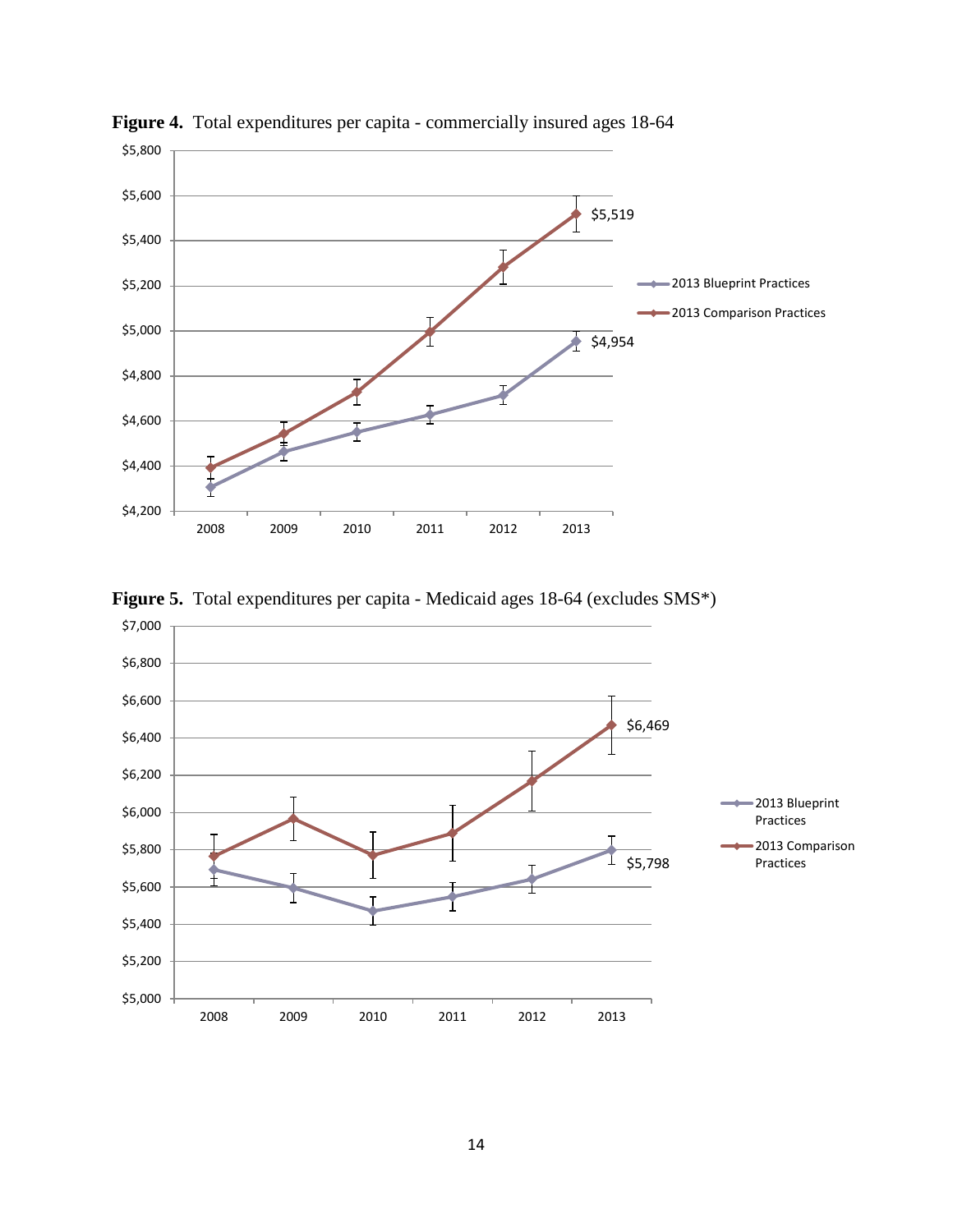

**Figure 6.** Total expenditures per capita for Special Medicaid Services ages 18-64

In 2013, lower healthcare expenditures for participants offset the payments that insurers made for medical homes and community health teams, a finding that was similar in 2012 (Table 4). It is difficult to fully incorporate the cost of administration at all levels, however, and the figures included in Table 4 are not all inclusive of in kind participation or grants. Overall, these results suggest a positive gain to cost ratio for insurers and their customers, better healthcare for citizens, and they provide an objective rationale for continuing medical home and community health team operations. More importantly, the results highlight that capitated population based payments which are targeted toward specific goals, in conjunction with transformation support through Blueprint grants, can lead to structural and behavioral changes that improve health services and cost outcomes.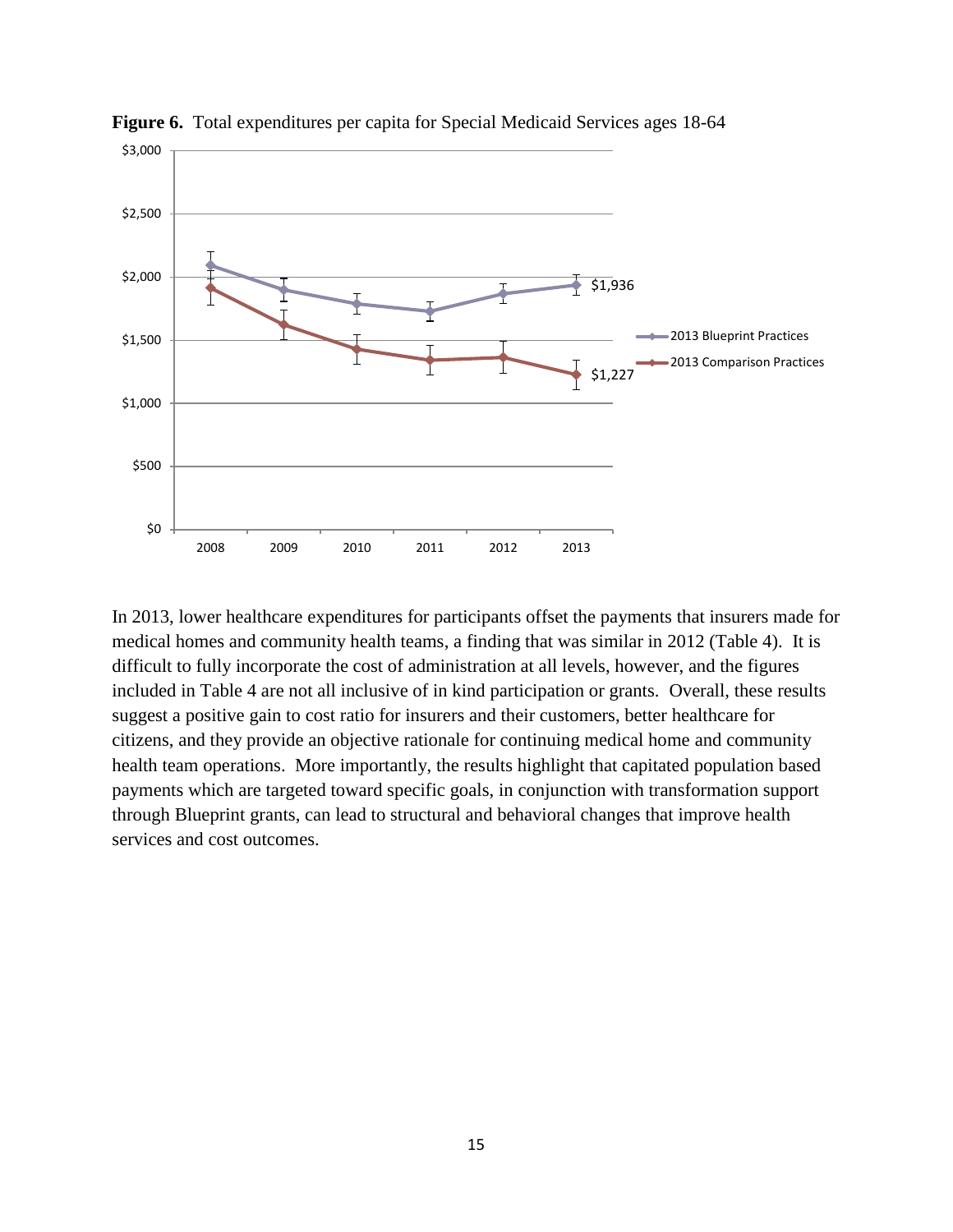#### **Table 4.** Returns vs. investments in medical homes and community teams

*Note: The costs reflected in this chart is not a state level, but a payer level, analysis and therefore does not include state investments, such as the Blueprint for Health DVHA budget, etc.*

| <b>Results for Calendar Year 2013</b>                | <b>MCAID</b> | <b>Commercial</b> |
|------------------------------------------------------|--------------|-------------------|
| Number of Participating Beneficiaries                | 83,939       | 143,961           |
| <b>Total Medical Home Payments</b>                   | \$2,085,035  | \$3,576,002       |
| <b>Total CHT Payments</b>                            | \$2,343,603  | \$5,182,633       |
| <b>Total Investment Annual</b>                       | \$4,428,638  | \$8,758,635       |
| Total Expenditures per Capita (participants)         | \$7,776      | \$4,954           |
| Total Expenditures per Capita (comparison)           | \$7,877      | \$5,519           |
| Differential per Capita (participant vs. comparison) | \$101        | \$565             |
| Total Differential (participants vs. comparison)     | \$8,477,839* | \$81,337,965      |

\*Includes expenditures for special Medicaid services

While the results to date are favorable, additional financial and delivery system reforms are necessary in order for Vermonters to have unhindered access to a highly coordinated health system in each area of the state. The remainder of this report is dedicated to a plan to build on the existing foundation, integrate with ACOs, and to establish an infrastructure supportive of the goals of Green Mountain Care.

## <span id="page-16-0"></span>**Toward a More Effective Health System**

Vermont is moving toward Green Mountain Care; a novel health system with public financing, universal coverage for all citizens, and payment strategies that drive efficiency and value in the delivery system. Planning is underway for a new financing structure and payment strategies are being tested as part of the Vermont Health Care Innovation Project (VHCIP) funded by the Center for Medicare and Medicaid Innovation (CMMI) through a State Innovation Model (SIM) grant. The shared savings model is one example of a payment strategy that is being tested in the VHCIP, with the formation of three ACOs in Vermont including one for hospital affiliated practices, one for health centers, and one for independently owned practices. The VHCIP also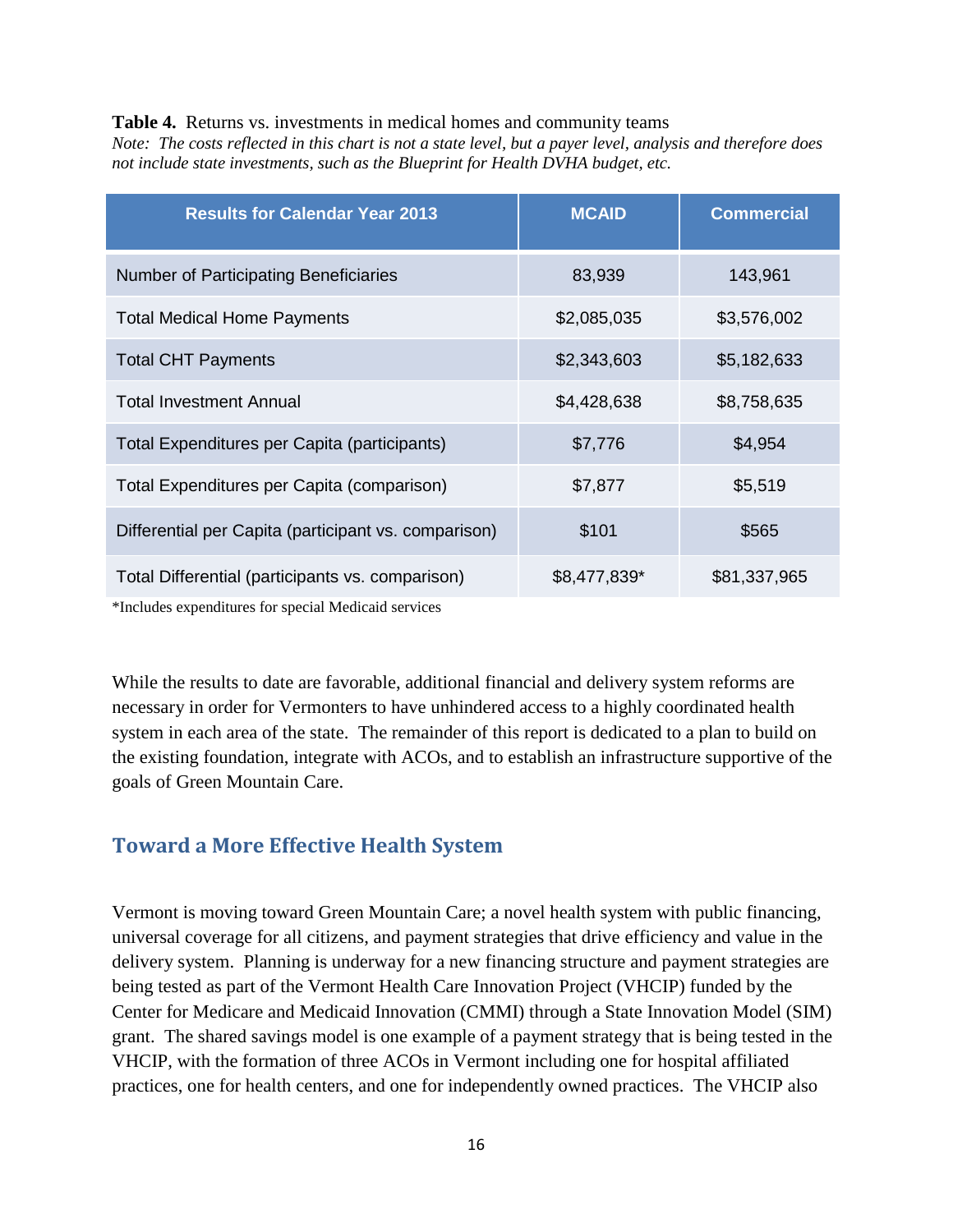intends to test bundled payments and pay for performance models. This formative work builds on the Blueprint's community oriented reforms including a statewide base of medical homes, and multi-disciplinary teams that provide ancillary health and social services to the medical home population. This collection of activities is at the heart of a dynamic healthcare reform climate in the state, and positions Vermont well to achieve the aims of providing all citizens with access to high quality health services; improving the health of the population; and improving control over healthcare costs.

As Green Mountain Care financing is planned and implemented, it is essential to continue to improve the delivery system in Vermont. The success of a new financing and payment system will ultimately depend on the quality and efficiency of the delivery system, including a strong foundation of primary care that has a central role coordinating services with medical and nonmedical providers. This section of the report focuses on a plan to advance Vermont's delivery system during the transition through a series of unifying actions that will: strengthen community oriented health systems; help ACOs achieve their goals; establish a better capability for rolling out new service models; and enhanced use of data to guide service and quality improvement.





<span id="page-17-0"></span>**Unified Community Health Systems.** A substantial level of Blueprint and ACO activity is taking place in each area of the state, and some level of integration is underway in several communities. By way of comparison, the Blueprint program is based on a community oriented structure designed to provide more effective health services across the population. Each health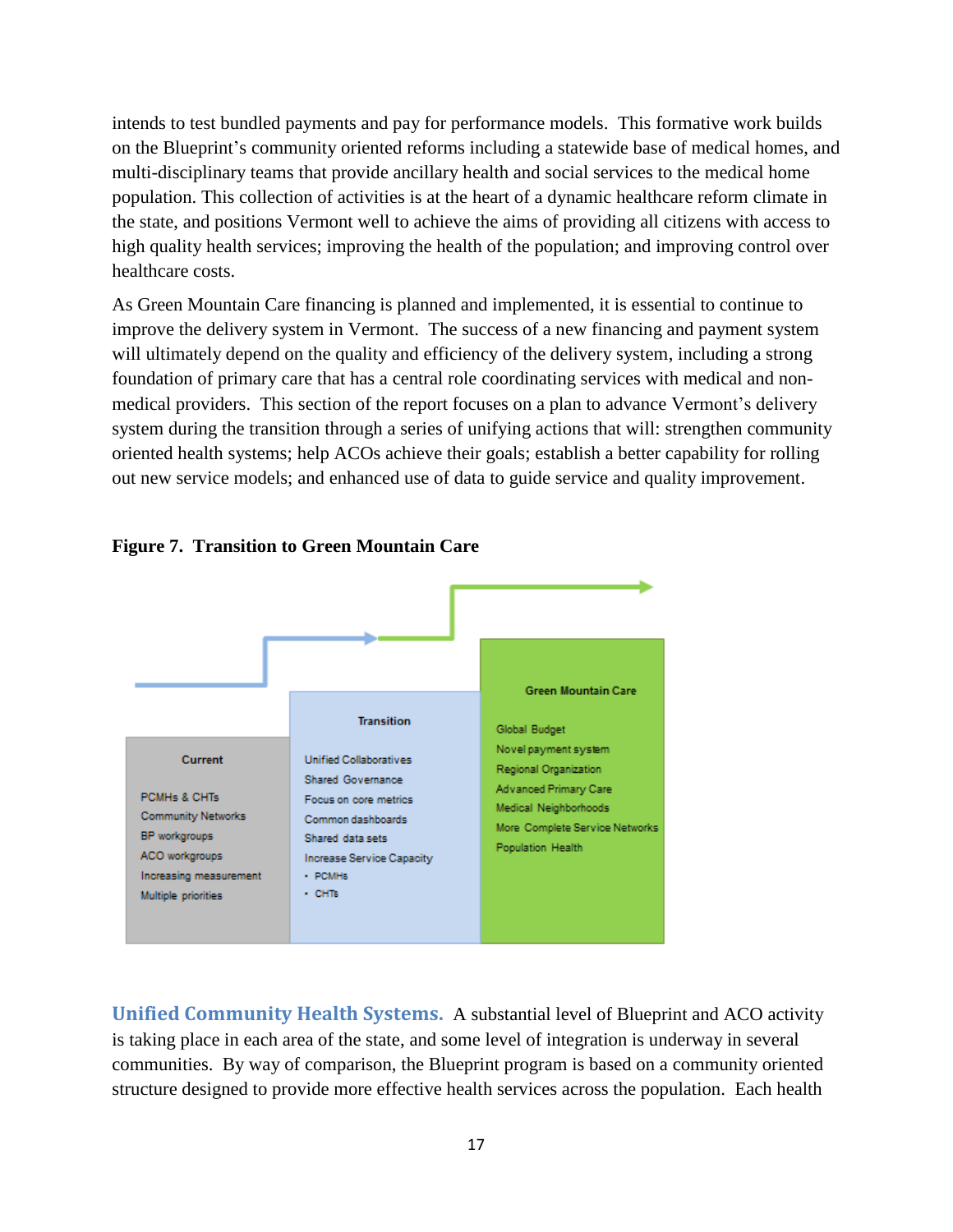service area has organizing meetings that include an extended group of medical and non-medical stakeholders, a project manager, community health team leadership, practice facilitators, selfmanagement workshops, and collaborative learning activities. Each of the three ACOs is by definition organizational in nature with a reflective governance and work meeting structure. Medical home clinicians and Blueprint administrative leadership are participants in the ACO that is associated with their practice type (hospital affiliated, health center, independent). Blueprint activities are primarily focused on organizing medical home and community health team operations, integration of medical and non-medical services, and health services that meet community needs. ACO activities are focused on improving healthcare quality including the results of core ACO measures, and on improved efficiencies that help to control healthcare costs and achieve shared savings. While there are structural differences, Blueprint and ACO activities are ultimately oriented towards common objectives, and they can be aligned through a unified structure that strengthens community health services while achieving each organizations goals.

#### *Recommendation 1.*

In each Health Service Area, payers, Blueprint and ACO leadership should work together to merge their workgroups, and collaborate with stakeholders to form a single unified health system initiative. The collaborative should include medical and non-medical providers, a shared governance structure with local leadership, focus on improving the results of core ACO quality measures, support the introduction and extension of new service models, and provide guidance for medical home and community health team operations. This approach will establish a data guided community health system collaborative, result in more effective health and human services, and reduce the number of overlapping initiatives that currently exist. Existing Blueprint and VHCIP resources can be purposed to support these collaboratives including local project management, practice facilitators, self-management programs, shared evaluation and comparative reporting, and, shared learning forums.

Unified health system collaboratives will be well positioned to roll out new service models in their community, whether those models focus on care standards, specific conditions, or complex situations related to health and human circumstances. The ability to introduce and scale models has been demonstrated with medical home standards, community health team operations, condition specific programs (e.g. diabetes), self-management programs, the Hub & Spoke model for addiction and co-occurring mental health disorders, and the Support and Services at Home (SASH) program that helps seniors age safely at home by addressing a complex blend of medical and non-medical needs. Integration of payer, Blueprint and ACO activities will enhance this capability, assuring a common focus across a wider group of stakeholders, and the use of common data for planning and assessment. There are a large number of potential priorities such as: condition oriented programs (e.g. cardiovascular disease, diabetes, depression); or programs oriented towards complex life circumstances that span health and human services (e.g. adverse child events, obesity, addiction, trauma). Priority service models will emerge through activities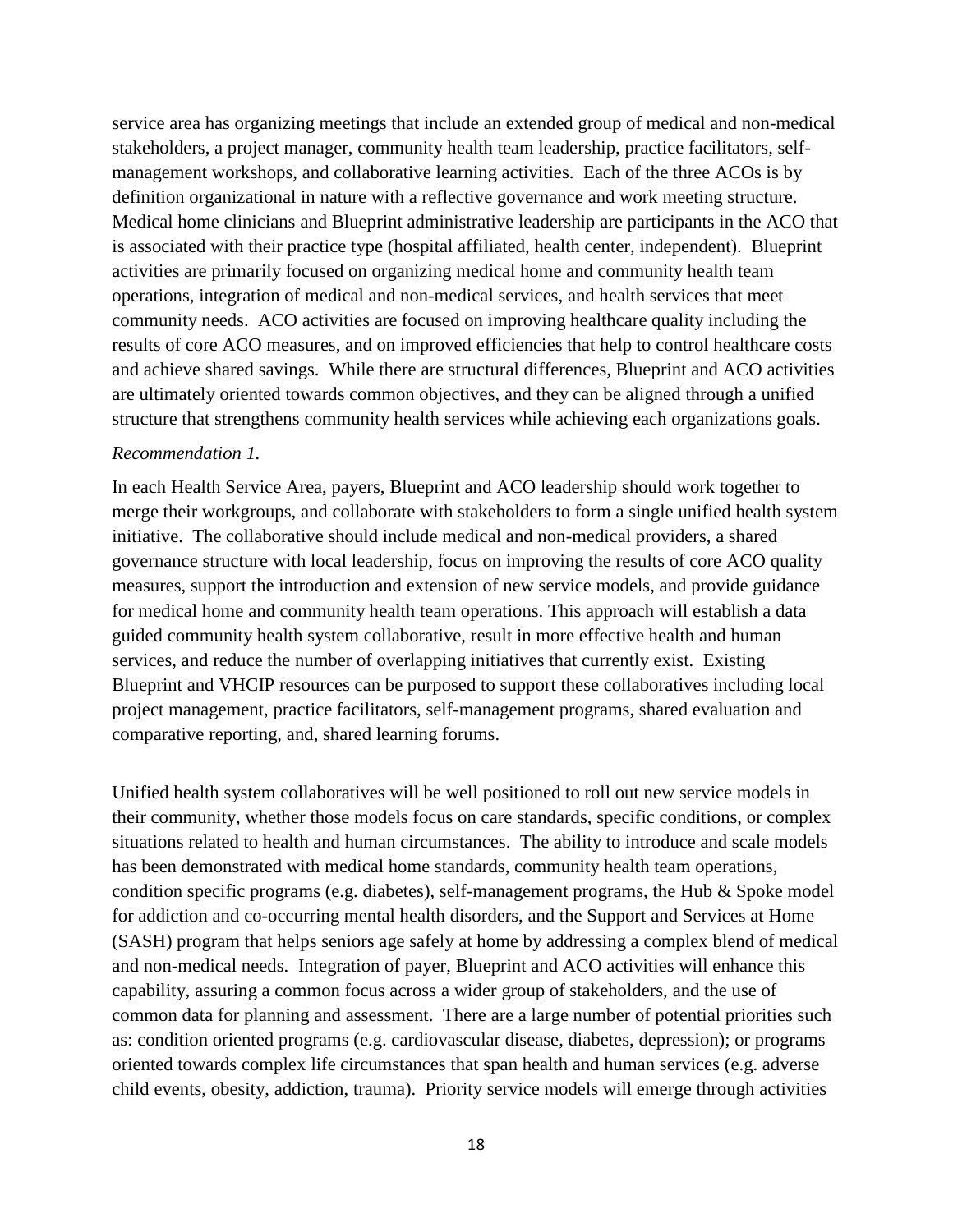with broad stakeholder input including; community needs, ACO priorities, SIM workgroups, and policy. The goal of this plan is to establish unified health collaboratives that can efficiently scale priority service models as they are identified.

In some areas of the state, there has already been a move towards this blended community collaborative. In order to establish a statewide approach, the Blueprint team will work with payers, ACO leadership and constituents around the state in order to; adopt a generalized organizing framework including a representative local leadership structure; and, to plan alignment of local collaborative activity with state level collaborative activity involving ACO and Blueprint leadership teams. Mandated Blueprint leadership meetings, including those for the Executive Committee, and the Planning and Evaluation Committee, will be oriented towards addressing the needs of these collaboratives. Blueprint grants to each area will be designed to support participation in the collaborative structure. The Blueprints comparative evaluation and profiling capabilities will be extended to support ACO measurement needs through collaborative design. The Blueprint's learning collaboratives will be oriented towards the focus for these collaboratives including priority service models and improvement against core quality measures. It is important to note that SIM funds have also been provided to support this type of collaboration in developing the ACOs.

<span id="page-19-0"></span>**Unified Performance Reporting & Data Utility.** In Vermont, and nationally, there is an increasing use of data to guide health services, quality initiatives, and payment. Amongst states, Vermont is comparatively well positioned with a relatively mature all payer claims database and a steadily expanding health information digital infrastructure. In concert, Vermont has seen an increasing demand for meaningful measurement and reporting to support the needs of providers, organizations, insurers, policy leaders, and other stakeholders. A number of measurement and reporting activities have been developed in response to this demand, and they are at the heart of a movement towards a data guided learning health system.

The Blueprint has made extensive use of the all payer claims database for several purposes including: evaluation of the programs impact; and generation of comparative outcomes profiles for practices, service areas, and organizations. The use of all payer claims data allows for measurement across an entire population, which is very important for clinicians who are primarily interested in improving services for everyone they care for. Substantial input from providers has helped to shape the format and output of the profiles, and the last year has seen substantial uptake for evaluation and for planning quality initiatives at a local level. Each profile contains detailed results, comparing a setting to their peers, on measures of utilization, expenditures, and quality. In this way, the profiles provide information on variation to practices, organizations, and service areas. Understanding performance relative to peers, and the extent of variation, provides an evidence basis for identification of opportunities for improvement.

In parallel, ACOs have initiated efforts to produce results for core quality measures, and to study variation for key outcomes across settings. These results are intended to guide quality initiatives and to identify opportunities related to unnecessary utilization and expenditures. In general, each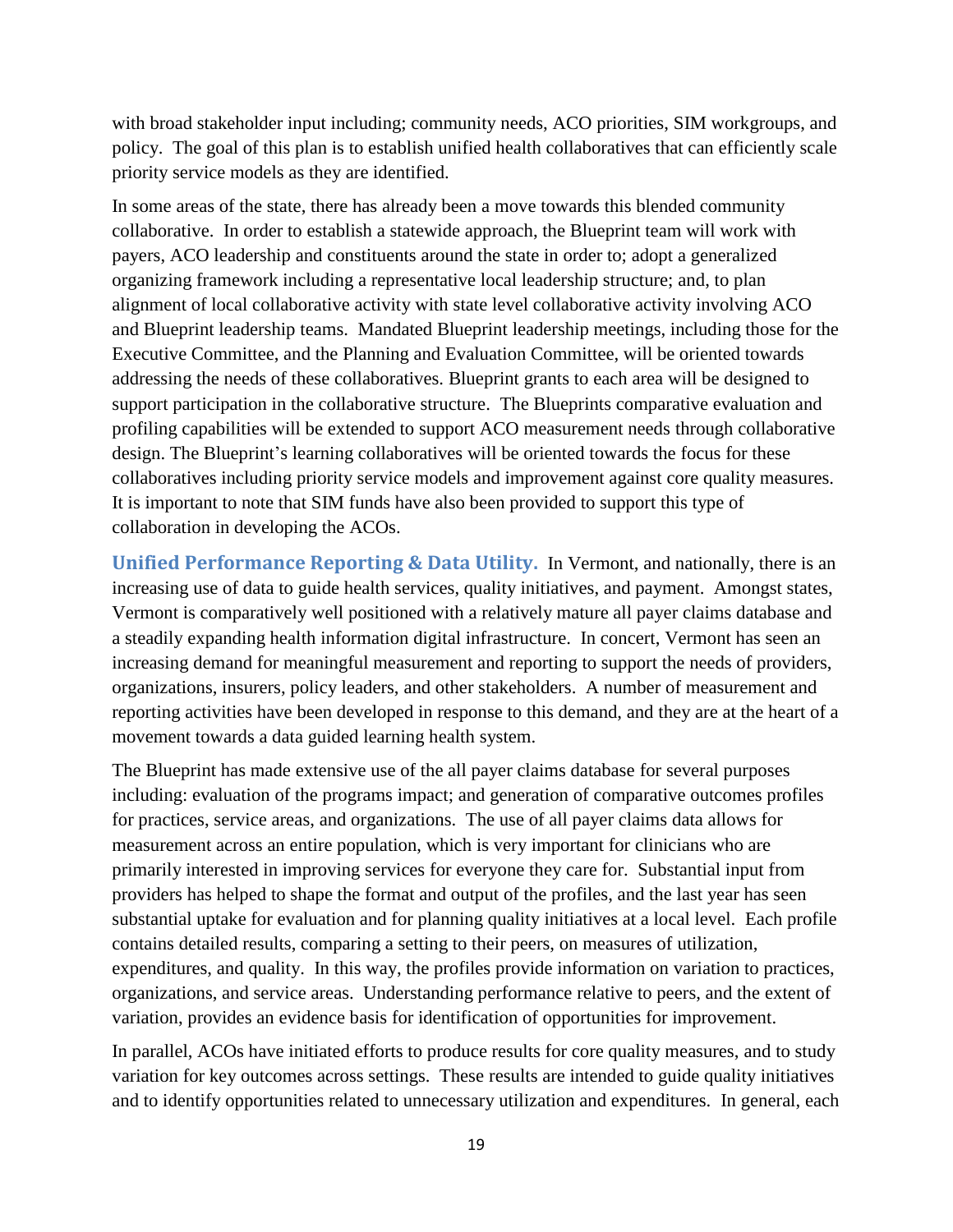ACO has had to aggregate and analyze data from various data sources, and often for subsets of the population of interest to an insurer that is sponsoring a shared savings program. This may be in the form of claims data provided by an insurer, or data gathered from administrative and clinical systems in hospitals, health centers, and practices. This can result in time intensive data collection and measurement activity for each ACO. An opportunity exists for the Blueprint and ACOs to collaborate on measurement and reporting activities, and to provide clinicians and community collaboratives with results that pertain to their overall populations.

#### *Recommendation 2.*

Payers, Blueprint and ACO leadership should co-produce performance dashboards focusing on core ACO measure results as well as other analytics important to support care delivery transformation. These dashboards should present population level results and directly support the work of unified community collaboratives. The dashboards should also augment the suite of comparative profiles that are currently produced for practices, HSAs, and organizations, providing a focused set of measure results that are important to all entities participating in ACO activity. Where possible, this approach should be generalized to include sharing data sets, collaborating on analytic activity, and planning for an advanced data infrastructure that can fuel the range of needs for Vermont's health system.

Blueprint and ACO leadership have begun discussions to organize collaborative measurement and reporting. The initial step is to co-produce profiles showing comparative results for core ACO measures that are derived from claims data. These can be immediately produced as part of routine Blueprint analytics, and provided in conjunction with the suite of profiles that are currently provided to practices, organizations, and service areas. This collection will directly support the work of unified community collaboratives by providing comparative data for a range of important quality, utilization, and expenditure measures.

Additional opportunities are being examined including the ability to produce results for measures that rely on clinical data, linkage of clinical and claims data, and sharing of analytic data sets with ACOs. With some exceptions, aggregation of clinical data has largely relied on chart review for providers, ACOs, and insurers. Exceptions include the ability for certain organizations to extract clinical data from their own electronic systems, and a well-organized process for common measurement across Federally Qualified Health Centers. However, it is still difficult to consistently measure clinical outcomes for a whole population in a service area, or statewide. Working with VITL, the Blueprint has been aggregating a subset of clinical data in a registry from a growing number of medical home sites across the state. As part of this effort, the Blueprint and VITL have initiated a structured effort to improve clinical data quality that is being transmitted from these source sites. The quality of the registry data is currently being analyzed to determine its utility for measuring key outcomes, and the ability to link this clinical data with claims data. The Blueprint is beginning work with ACO leadership to use this data to produce core measure results for whole populations, and to potentially guide data quality initiatives with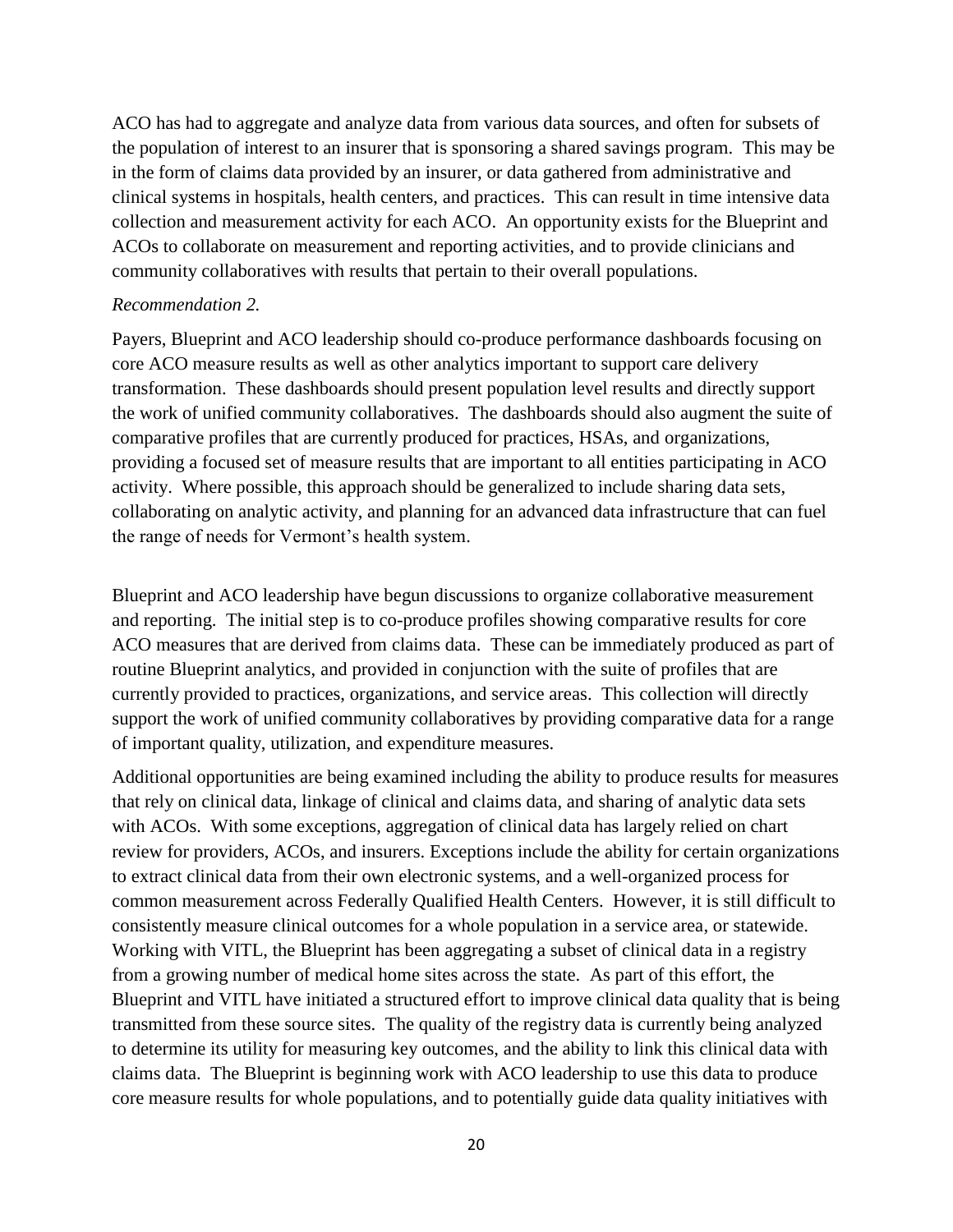practices and ACO partners across the state. Where appropriate, Blueprint and ACO leaders are considering opportunities to share analytic data sets (claims, clinical) in order to assure efficiencies and reduce the data collection burden on ACOs and providers.

These activities will help to accomplish a number of important goals as Vermont's digital infrastructure continues to develop. First, the culture of using data to guide change is being strengthened across the state at the practice, organization, and community levels. The availability of consistent measurement, across an entire population, is important to fuel this effort. Co-reporting of key measure results that are of common interest across all parties, and the formation of unified community collaboratives to focus on these measures, will advance Vermont's progress towards a learning health system. Second, testing the actual utility and quality of clinical data that is available through the health information infrastructure will help to advance Vermont's health system in several ways. It will allow communities and organizations to use more advanced data to guide their efforts. It will also inform the development of Vermont's digital infrastructure by quantifying data gaps and quality needs. This will help inform VITL as it continues to build data warehousing capabilities, and positions itself as a source for the growing array of analytic needs. It will also inform collaborative data quality initiatives for VITL, Blueprint, ACOs, and others. In the end, analytic systems such as those employed by ACOs, depend on a reliable source of clinical data with consistent quality across settings and organizations.

#### <span id="page-21-0"></span>**Payment**

Since 2008, two capitated payments have been applied to the medical home population to stimulate expansion of medical homes and community health teams. The first payment stream is a per person per month payment, that goes directly to the practice, based on their score on the NCQA medical home standards. This payment is intended to stimulate high *quality* primary care practice, so the higher a practice scores on the quality standards, the higher the payment. Practices are re-scored every three years providing an incentive to improve practice operations based on the standards. The second payment is a per person per month payment, that goes to an administrative entity in each service area to support community health team operations. This payment is based on the medical home patient population and is intended to build staffing *capacity* so that patients have access to multi-disciplinary support services. The composite of these two payments, driving quality + capacity, was designed to build a foundation of more effective primary care, with better social support services, and better coordination with an extended array of community providers. These payments did not stimulate change in isolation. Additional support was provided for transformation through Blueprint grants, so that activities could be organized at a community level. As discussed in the previous section of the report, local Blueprint and ACO organization can build on this foundation to form a more complete community health system.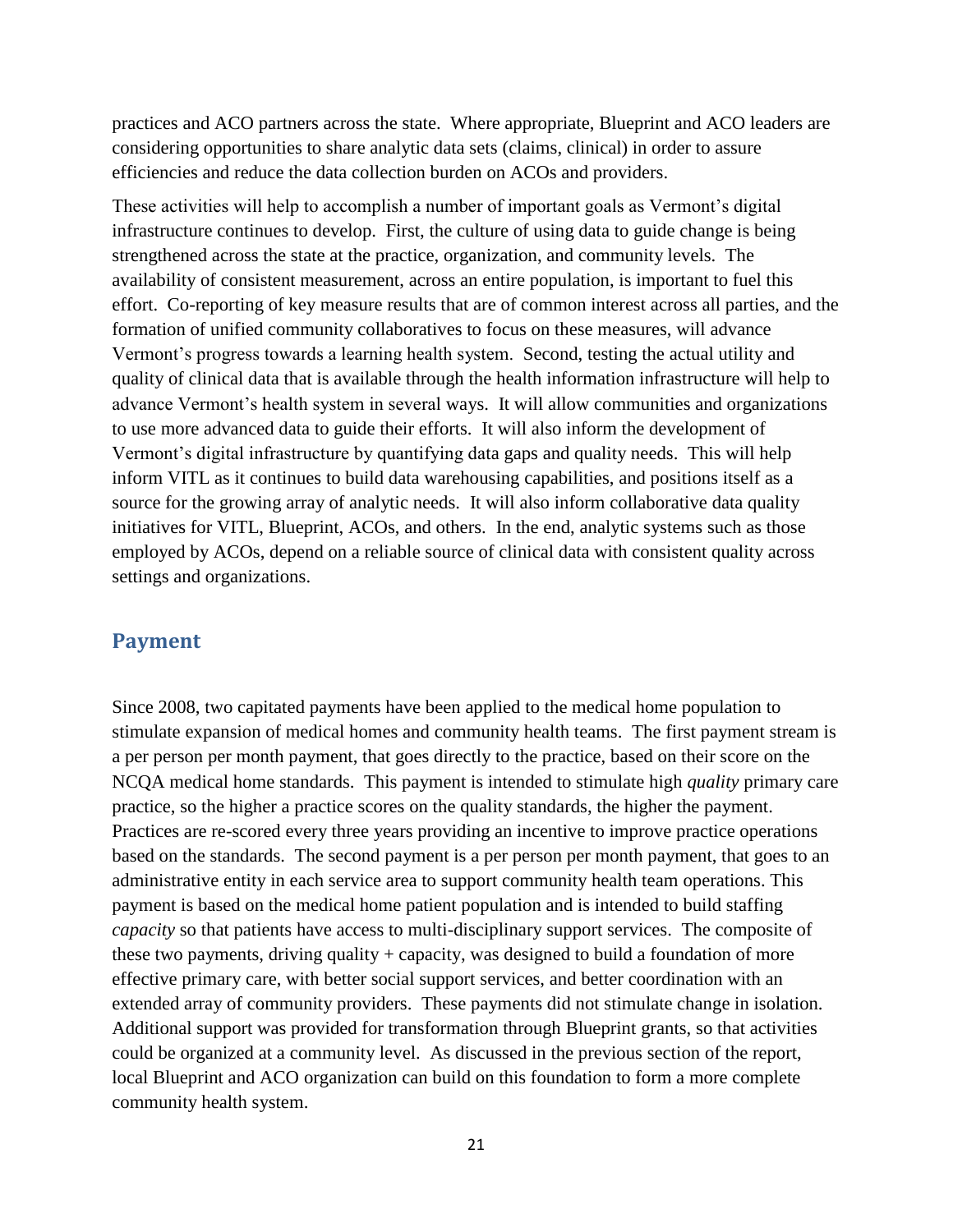The integration work recommended above can be achieved without modifications to the existing Blueprint payment structure, especially given the funding which has been allocated through the SIM grant for this type of work in the provider community. Integration of administrative activity, shared coordination of medical home and community team services, use of measure results, and targeted quality work may occur with existing resources, subject to unforeseen challenges.

The medical home payments and the community health team payments have remained static since 2008. Although many practices say that the process has improved their operations, some practices perceive this as added cost and increased work that adds to an already stressful work environment. During the course of gathering input for this report, the independent practice ACO in Vermont, HealthFirst, notified the Blueprint that their constituent practices do not intend to continue participation without more adequate support for medical home operations. For many clinicians around the state, the community health team has been viewed as a valuable asset that is making a difference in the lives of the patients and families they serve.

Investments in both areas, ideally, would ensure robust participation. However, given the current budget climate, investments in the Blueprint payments must be considered in the context of other potential investments supporting Vermont's health care providers and external federal uncertainties in reimbursement.

Just days before this report was submitted, the federal government did resolve one outstanding uncertainty. On Sept 25, 2014, U.S. Health and Human Services announced that Medicare will continue to support and participate in the "Multi-payer Advanced Primary Care (MAPCP) demonstration. Only those states with programs designed like Vermont were extended. This is a strong positive signal that the demonstration has achieved some of the federal goals.

However, one related uncertainty remains. In recognition of the value of care coordination services, Medicare is offering a fee-for-service alternative to the demonstration program. Some primary care providers have indicated that without further support and adaptation of the existing Blueprint for Health program, they may opt for this alternative instead. This would erode the progress made under the Blueprint. There is a lack of clarity at this time from the federal government on the coordination between approved demonstrations and the new fee-for-service payment. The administration will continue to pursue clarity to determine the impacts on providers and the Blueprint program.

Another federal uncertainty is the discontinuation of the "Medicaid enhanced primary care program (EPCP)", a provision of the Affordable Care Act. Under this program, Medicaid programs reimburse primary care providers at Medicare levels. This has been in place and fully federally funded for two years, 2013-2014. The increase was intended to ensure sufficient provider participation as the Medicaid population expands. As the temporary provision enters its final months without signs of extension and given the current budgetary pressures, the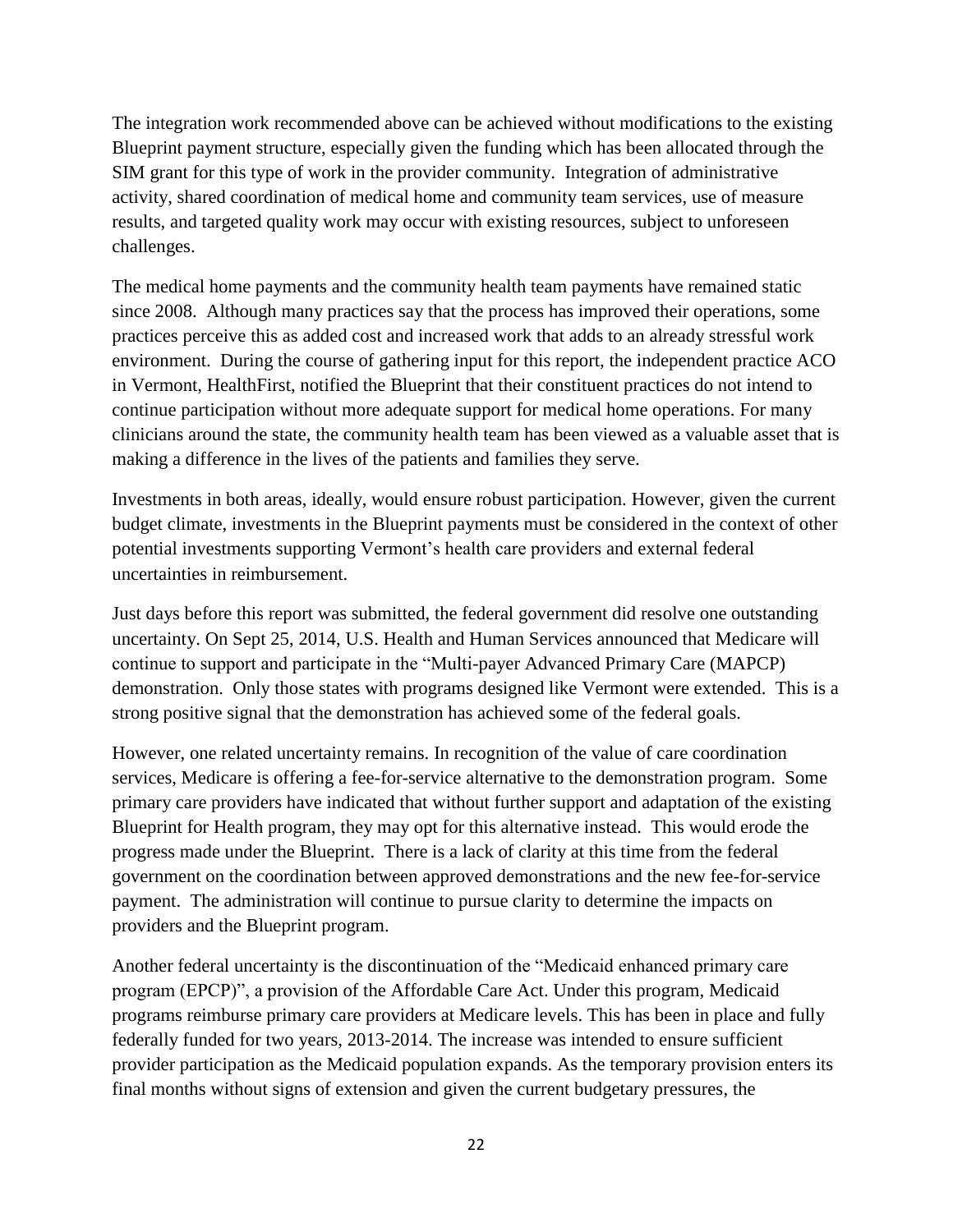discontinuation of this federal funding has the potential to destabilize progress made under the Blueprint for Health due to sharp decrease in Medicaid rates for all providers, particularly primary care providers. Ideally, this program would be extended.

Because the Blueprint payments are a multi-payer reform, increases in payments impact not just the state budget, but also private premiums. The administration and the legislature must look at the impact of funding changes on overall health care costs and insurance premium impacts as well as the state budget. Increasing the payments for the Blueprint program is likely to increase private premiums as insurers pass along the reimbursement increase in the first year to their customers. However, it is also important to look at the combined impact of increasing payments and corresponding impacts on utilization and health care expenditures to understand the overall impact these may have on private insurance premiums. Lastly, the administration and legislature must consider how different investments in provider reimbursement impact different types of health care providers and whether and how a particular investment flows to a hospital, to an independent physicians' practice, hospital-owned practices.

Ultimately, the success of any health system is more likely if the underpinnings include the best possible foundation of primary care, close integration of medical and social support services, and community providers operating in more cohesive networks. Given the progress to date, the programmatic recommendations outlined in the previous section of this report will help make cohesive health services a reality in communities across Vermont.

With this background, several payment investment options have been explored to enhance community oriented health services during the transition to Green Mountain Care. Of course, the administration and legislature must also consider, with each option whether to: a) maintain the current payment structure; b) avoid new investments by shifting existing expenditures to support one or more of the options; or, c) add additional monies as a new investment in one or more of the options. Again, this is complicated by the fact that, as a multi-payer initiative, the funding is not just from the state budget, but also impacts private premiums. While the results of the program may justify additional investment, constrained budgets challenge the ability to identify new sources of funding.

Lastly, the timing of the commercial insurance rate review process and Vermont's hospital budget process limits the state's ability to add additional funding in the current fiscal year. Calendar year 2015 insurance premiums have already been set by the Green Mountain Care Board and open enrollment for the individual and small group markets begin in November 2014. Increasing Blueprint payments in FY15 would impact on already approved insurance rates. In addition, the GMCB has already approved the Vermont hospitals' budgets for 2015. Since the Blueprint payments to primary care providers who are employed by a hospital and to some of the community health teams impact on the hospital budget, this would cause disruption to the already approved hospital budgets.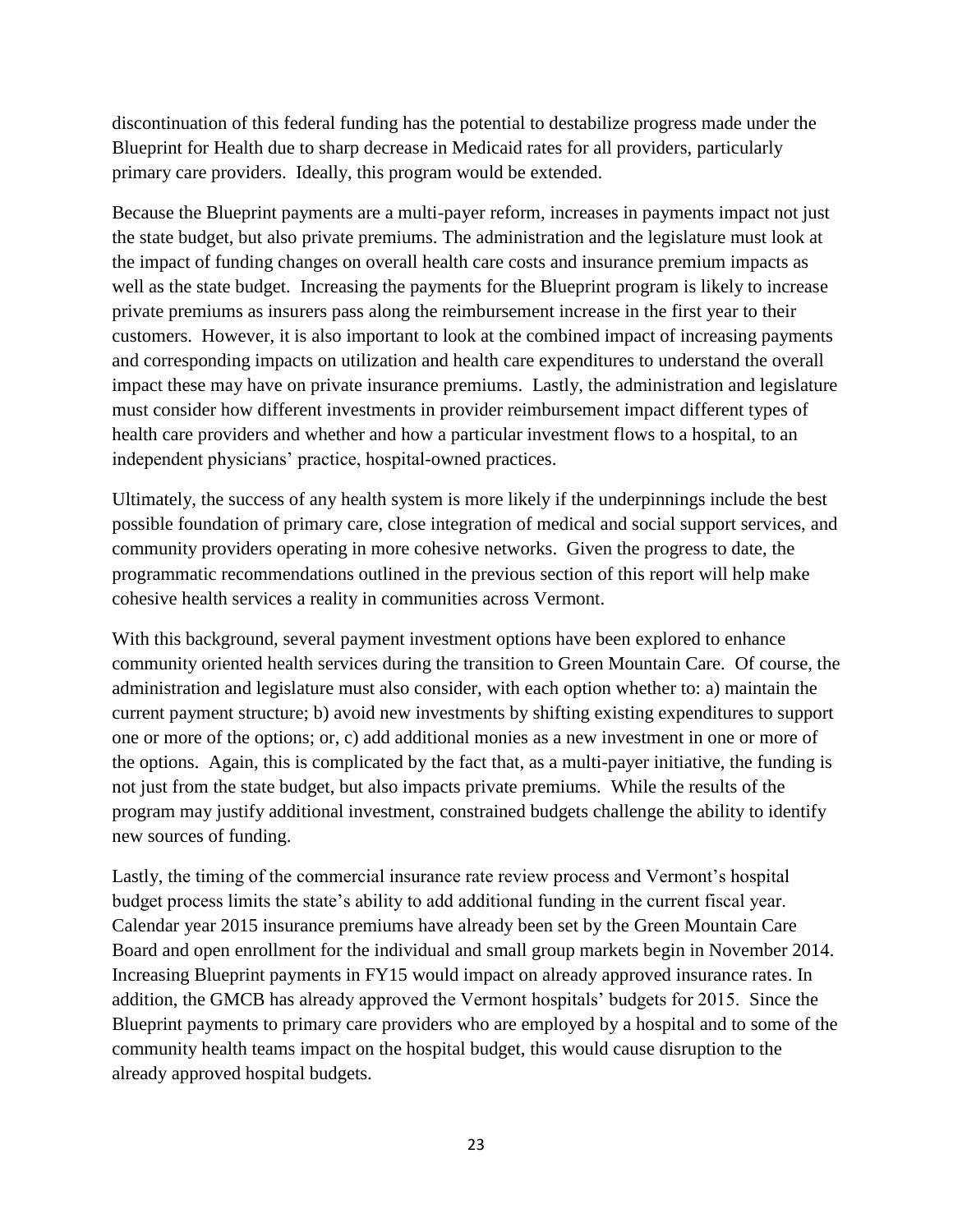**Option 1.** Change each insurer's share of the community health team costs. When the program was established, community health team costs were divided among the 5 major insurers (Blue Cross Blue Shield of Vermont; MVP; Cigna; Medicaid; and Medicare) in Vermont, with the intent of treating the teams as a shared resource available to all medical home patients. Costs were evenly divided with some adjustment for the insurer with the lowest market share. As the Blueprint program has expanded, there have been substantial changes in Vermont with regards to insurer market share. One adjustment to insurer cost allocation was made when a particularly large account shifted from one commercial insurer to another. Substantive shifts have continued in both the commercial and Medicaid market share with the implementation of the Affordable Care Act. With the program expanded to the majority of primary care practices, and all service areas, it is important to consider a community health team cost structure that is more reflective of the direction of Vermont's health insurance market. At this time, the direction is towards three dominant insurers, leaving two insurers paying a share of team costs that is not reflective of the market. One option is to implement a community health team cost structure that pins each insurer's share of team costs to their share of the attributed medical home population, which is the population that has most direct access to the community health team. Each insurer's share of costs should be adjusted based on a routine assessment of their attributed medical home market share. To assure a transparent and objective assessment, attributed medical home market share should be determined using consistent methodology applied to data in Vermont's all payer claims database. This proposal suggests a shift in insurer cost allocation, based on December 2013 medical home attribution, as a substantial step toward market alignment (Table 5). Under 18 VSA 706(c), in order for this strategy to be adopted, the Blueprint expansion design and evaluation committee must first recommend a new approach to attribution. If the committee makes this recommendation, the Director may work with private insurers to implement. Any Medicaid participation, however, is subject to appropriation and may not be implemented in the same manner. Medicare's share is held constant in this example since they are outside the reach of Vermont policy, and their current share is in reasonable alignment with their attributed share of the medical home population. If this strategy is implemented, then a proposal will be made to CMS to participate as part of the Multi-Payer Advanced Primary Care Demonstration, which is the program through which Medicare participates in the Blueprint model.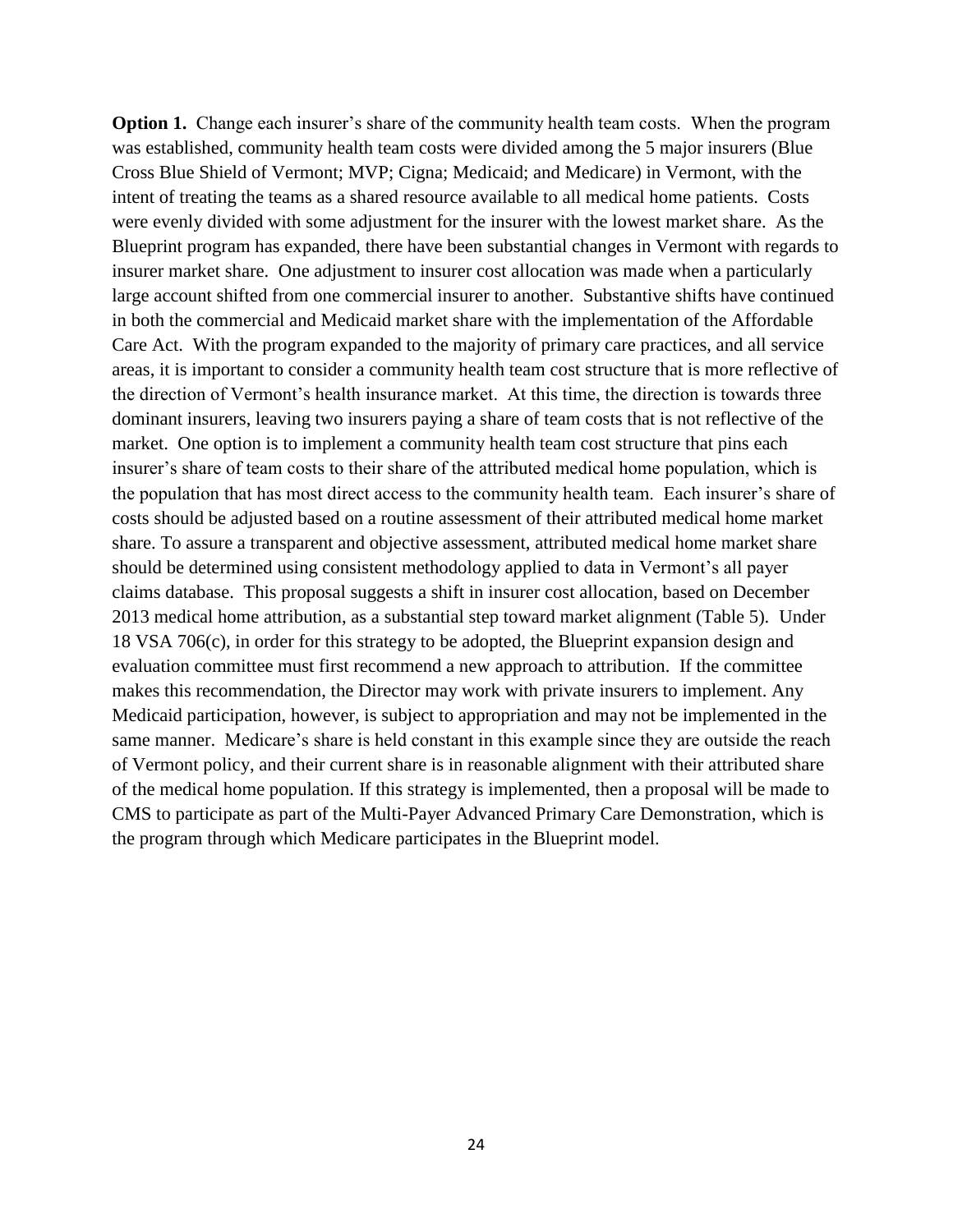| л.          | <b>Current</b><br>share of<br><b>CHT Costs</b> | <b>Proposed</b><br>share of CHT<br><b>Costs</b> | <b>Current CHT</b><br><b>Cost (annual)</b> | <b>Proposed CHT</b><br><b>Cost (annual)</b> | <b>Differential</b><br>(annual) |
|-------------|------------------------------------------------|-------------------------------------------------|--------------------------------------------|---------------------------------------------|---------------------------------|
| Medicare    | 22.22%                                         | 22.22%                                          | \$2,150,760                                | \$2,150,760                                 | \$0                             |
| Medicaid    | 24.22%                                         | 33.89%                                          | \$2,343,603                                | \$3,279,268                                 | \$935,665                       |
| <b>BCBS</b> | 24.22%                                         | 33.89%                                          | \$2,343,603                                | \$3,279,268                                 | \$935,665                       |
| <b>MVP</b>  | 11.12%                                         | 5.00%                                           | \$1,076,006                                | \$483,850                                   | \$(592, 156)                    |
| Cigna       | 18.22%                                         | 5.00%                                           | \$1,763,024                                | \$483,850                                   | \$(1,279,174)                   |
| Total       | 100.00%                                        | 100.00%                                         | \$9,676,996                                | \$9,676,996                                 | \$0                             |

**Table 5.** Proposed change to align community health team costs with insurer market share

**Option 2.** Increase community health team payments. Community health team staff provides the medical home population with direct access to multi-disciplinary staff such as nurse coordinators, social workers, dieticians, and health educators. There is no cost-sharing or prior authorization for patients and they can be connected with the teams based on need and clinical judgment. The community health team is considered a distinguishing characteristic of Vermont's medical home model. Increasing the capacity of these teams can directly support new service models for targeted needs such as cardiovascular disease, mental health, addiction, trauma, and adverse childhood experiences. A recent example is the addition of staff to community health teams to enhance treatment capacity for opiate addiction as part of the Hub & Spoke program, demonstrating rapid statewide rollout of a standardized treatment program targeting a high priority need. This option will most immediately increase the effectiveness of the unified community health services model through improved control of chronic conditions, and helping Vermonters live healthier lifestyles that prevent common health conditions. Two examples are provided showing the financial impact of increasing the community health team payments. Depending on how much of the increase goes to administrative vs. staffing costs in each area, an increase from \$1.50 to \$2.00 per person per month could increase community health team capacity from ~1 FTE to 1.33 FTEs per 2500 attributed medical home patients (Table 6). An increase from \$1.50 to \$3.00 per person per month could increase capacity from ~1 FTE to 2 FTEs per 2500 attributed medical home patients (Table 7). For both examples, the insurer's annual costs assume that the cost allocation changes presented above (Option 1) have been adopted.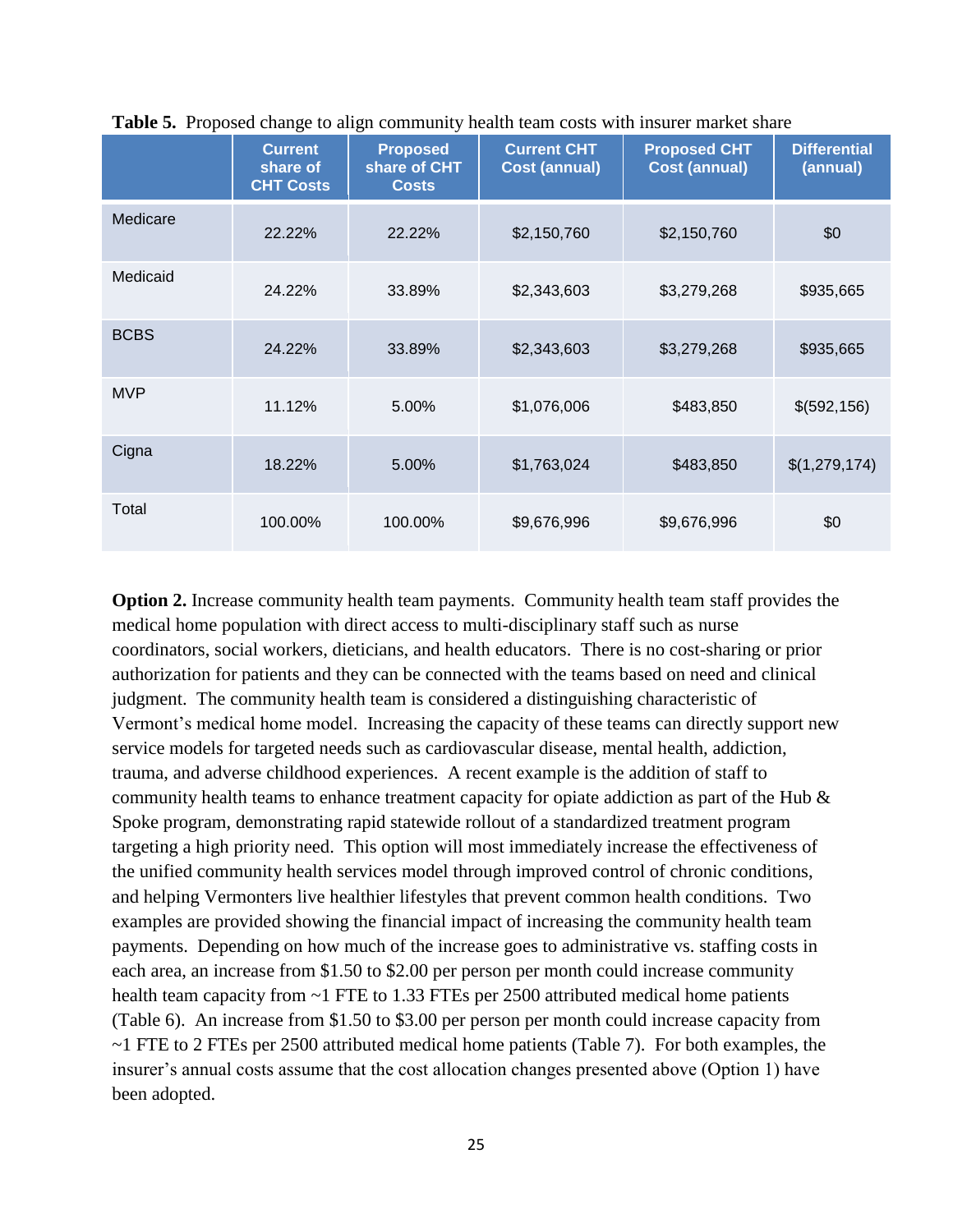|             | Tion. The cost estimates all the proposed share of CIII costs, not the carrent share by payer. |                                     |                                      |                                 |  |  |  |
|-------------|------------------------------------------------------------------------------------------------|-------------------------------------|--------------------------------------|---------------------------------|--|--|--|
|             | <b>Proposed share</b><br>of CHT Costs                                                          | <b>Current CHT Cost</b><br>(annual) | <b>Proposed CHT Cost</b><br>(annual) | <b>Differential</b><br>(annual) |  |  |  |
| Medicare    | 22.22%                                                                                         | \$2,150,760                         | \$2,150,760                          | \$0                             |  |  |  |
| Medicaid    | 33.89%                                                                                         | \$3,279,268                         | \$4,361,426                          | \$1,082,158                     |  |  |  |
| <b>BCBS</b> | 33.89%                                                                                         | \$3,279,268                         | \$4,361,426                          | \$1,082,158                     |  |  |  |
| <b>MVP</b>  | 5.00%                                                                                          | \$483,850                           | \$643,520                            | \$159,670                       |  |  |  |
| Cigna       | 5.00%                                                                                          | \$483,850                           | \$643,520                            | \$159,670                       |  |  |  |
| Total       | 100.00%                                                                                        | \$9,676,996                         | \$12,160,652                         | \$2,483,686                     |  |  |  |

## **Table 6.** Increase community health team payments from \$1.50 to \$2.00 PPPM *Note: The cost estimates use the proposed share of CHT costs, not the current share by payer.*

## **Table 7.** Increase community health team payments from \$1.50 to \$3.00 PPPM *Note: The cost estimates use the proposed share of CHT costs, not the current share.*

|             | <b>Proposed share</b><br>of CHT Costs | <b>Current CHT Cost</b><br>(annual) | <b>Proposed CHT Cost</b><br>(annual) | <b>Differential</b><br>(annual) |
|-------------|---------------------------------------|-------------------------------------|--------------------------------------|---------------------------------|
| Medicare    | 22.22%                                | \$2,150,760                         | \$2,150,760                          | \$0                             |
| Medicaid    | 33.89%                                | \$3,279,268                         | \$6,558,536                          | \$3,279,268                     |
| <b>BCBS</b> | 33.89%                                | \$3,279,268                         | \$6,558,536                          | \$3,279,268                     |
| <b>MVP</b>  | 5.00%                                 | \$483,850                           | \$967,700                            | \$483,850                       |
| Cigna       | 5.00%                                 | \$483,850                           | \$967,700                            | \$483,850                       |
| Total       | 100.00%                               | \$9,676,996                         | \$17,203,232                         | \$7,526,236                     |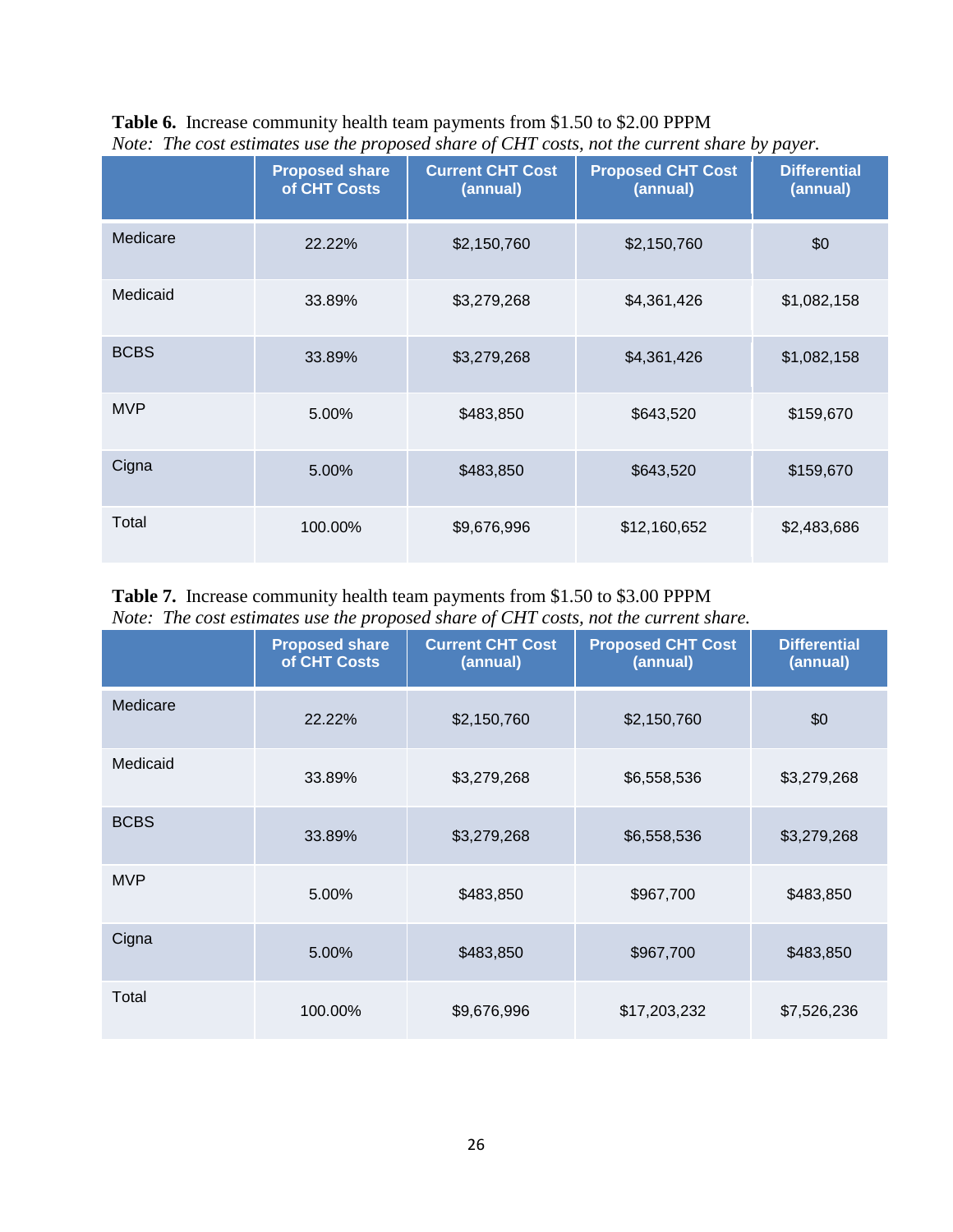**Option 3.** Increase medical home payments from an average range of \$2.00 - \$2.50, to an average range of \$4.00 - \$5.00 per person per month. As discussed previously, medical home payments, and access to community health team staff, have helped to engage the majority of primary care practices in Vermont in the process of preparation and scoring against the NCQA medical home standards (Figures 1  $\&$  2, Table 2). The national standards have been revised every three years, and are increasingly rigorous in their requirements for primary care practices to demonstrate high quality, patient centered, and well-coordinated preventive care. This option would ensure continued participation, and enhance capacity for primary care practices to apply the increased standards. The investment in medical home payments helps to assure that Vermonters have access to primary care in accordance with NCQA standards, and direct access to community health team staff. Vermont is currently well positioned with a replicable and scalable process for helping practices to prepare for scoring, undergo objective and independent scoring, and to participate in quality initiatives for ongoing quality improvement. Maintaining participation, and continued improvement in concert with increasingly rigorous standards, makes it more likely that Vermont will have a strong primary care base underpinning Green Mountain Care. The proposed increase and the cost impact for each insurer is shown (Table 8).

|             | <b>Current PCMH Cost</b><br>(annual) | <b>Proposed PCMH &amp; CHT</b><br><b>Cost (annual)</b> | <b>Differential</b><br>(annual) |
|-------------|--------------------------------------|--------------------------------------------------------|---------------------------------|
| Medicare    | \$1,549,949                          | \$1,549,949                                            | \$0                             |
| Medicaid    | \$2,085,035                          | \$4,170,070                                            | \$2,085,035                     |
| <b>BCBS</b> | \$2,345,330                          | \$4,690,660                                            | \$2,345,330                     |
| <b>MVP</b>  | \$404,000                            | \$808,000                                              | \$404,000                       |
| Cigna       | \$826,672                            | \$1,653,344                                            | \$826,672                       |
| Total       | \$7,210,986                          | \$12,872,023                                           | \$5,661,037                     |

**Table 8.** Increase medical home payments to average \$4.00 to \$5.00 PPPM

Option 4. Increase both community health team and medical home payments. This example demonstrates the cost impact of increasing community health team payments to \$3.00 per person per month, and medical home payments to an average of \$4.00 - \$5.00 per person per month (Table 8). It is the combination of the medical home and community health team that has been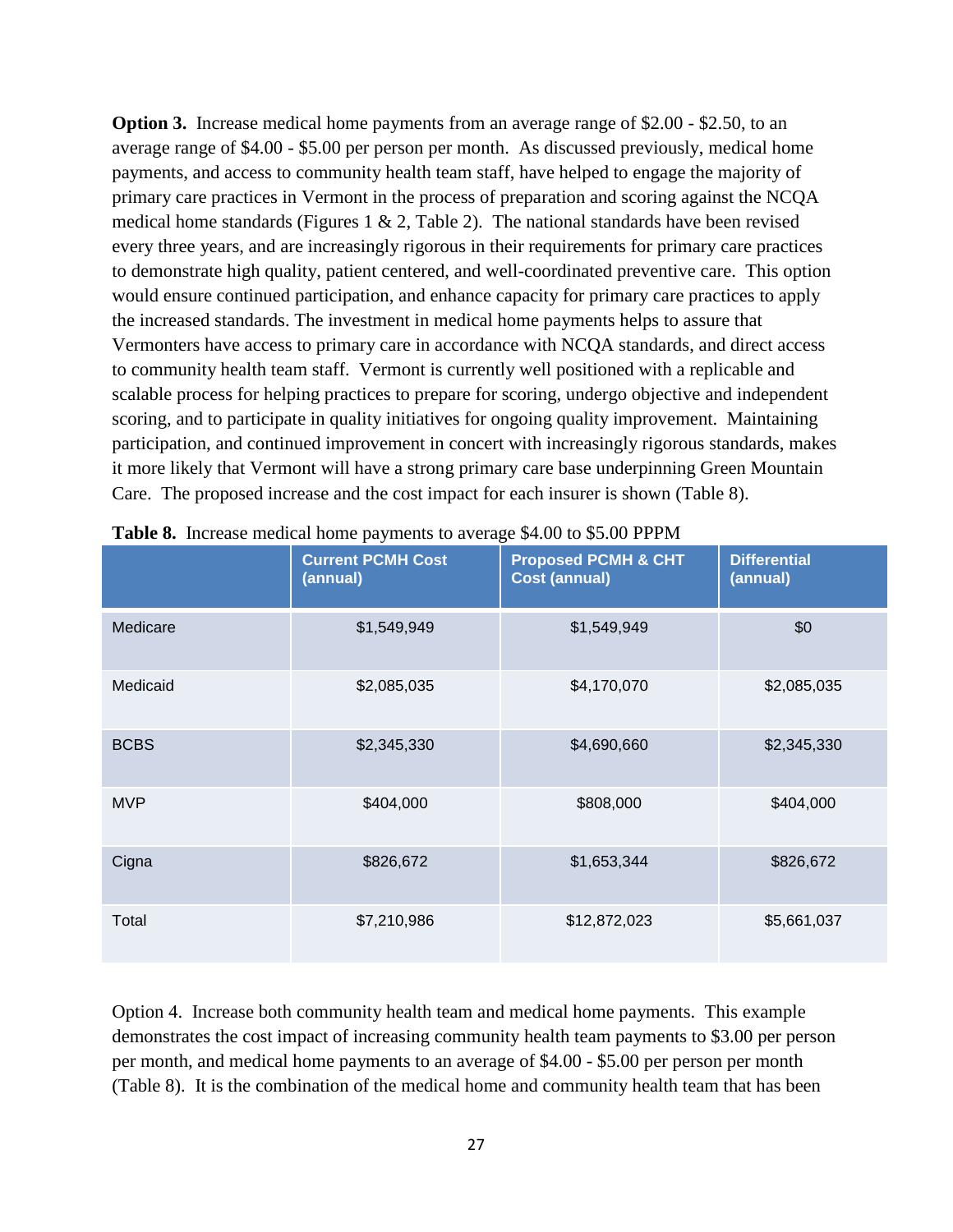evaluated and demonstrated favorable outcomes in Vermont, and it is not possible to tease out the incremental impact of either of these components in isolation. There is a rationale for further investment in the complete model given the improvements in healthcare utilization, expenditures, and quality; and the appearance of diverging trends between the participant and comparison groups. This option would most likely stimulate the strongest unified health system as Blueprint and ACO activities are integrated in each community, and would add the greatest capacity to extend new priority service models. However, this level of investment also represents the greatest financial challenge in a tight fiscal environment.

|             | <b>Current PCMH &amp; CHT</b><br><b>Cost (annual)</b> | <b>Proposed PCMH &amp; CHT</b><br><b>Cost (annual)</b> | <b>Differential</b><br>(annual) |
|-------------|-------------------------------------------------------|--------------------------------------------------------|---------------------------------|
| Medicare    | \$3,700,709                                           | \$3,700,709                                            | \$0                             |
| Medicaid    | \$5,364,303                                           | \$10,728,606                                           | \$5,364,303                     |
| <b>BCBS</b> | \$5,624,598                                           | \$11,249,196                                           | \$5,624,598                     |
| <b>MVP</b>  | \$887,850                                             | \$1,775,700                                            | \$887,850                       |
| Cigna       | \$1,310,522                                           | \$2,621,044                                            | \$1,310,522                     |
| Total       | \$16,887,982                                          | \$30,075,255                                           | \$13,187,273                    |

|  | Table 9. Increase community health team and medical home payments |  |  |  |
|--|-------------------------------------------------------------------|--|--|--|
|--|-------------------------------------------------------------------|--|--|--|

**Option 5:** Explore the Medicaid Health Home.Under the Affordable Care Act, the federal government authorized a regulatory pathway to support Medicaid Health Homes which includes:

- Enhanced 90/10 federal funding
- For patients who meet complexity criteria, enhanced payment for six core services.

To participate, a state must seek a State Plan Amendment (SPA) approval and agree to quality and financial reporting requirements. Vermont has received SPA approval for a small health home program to fund the Care Alliance for substance abuse treatment. If approved for the program, this funding would only be available for two years. The current Blueprint for Health Community Health Team model (CHT) would need to be adapted to meet requirements of the program thus, there would need to be sufficient time for planning and implementation before this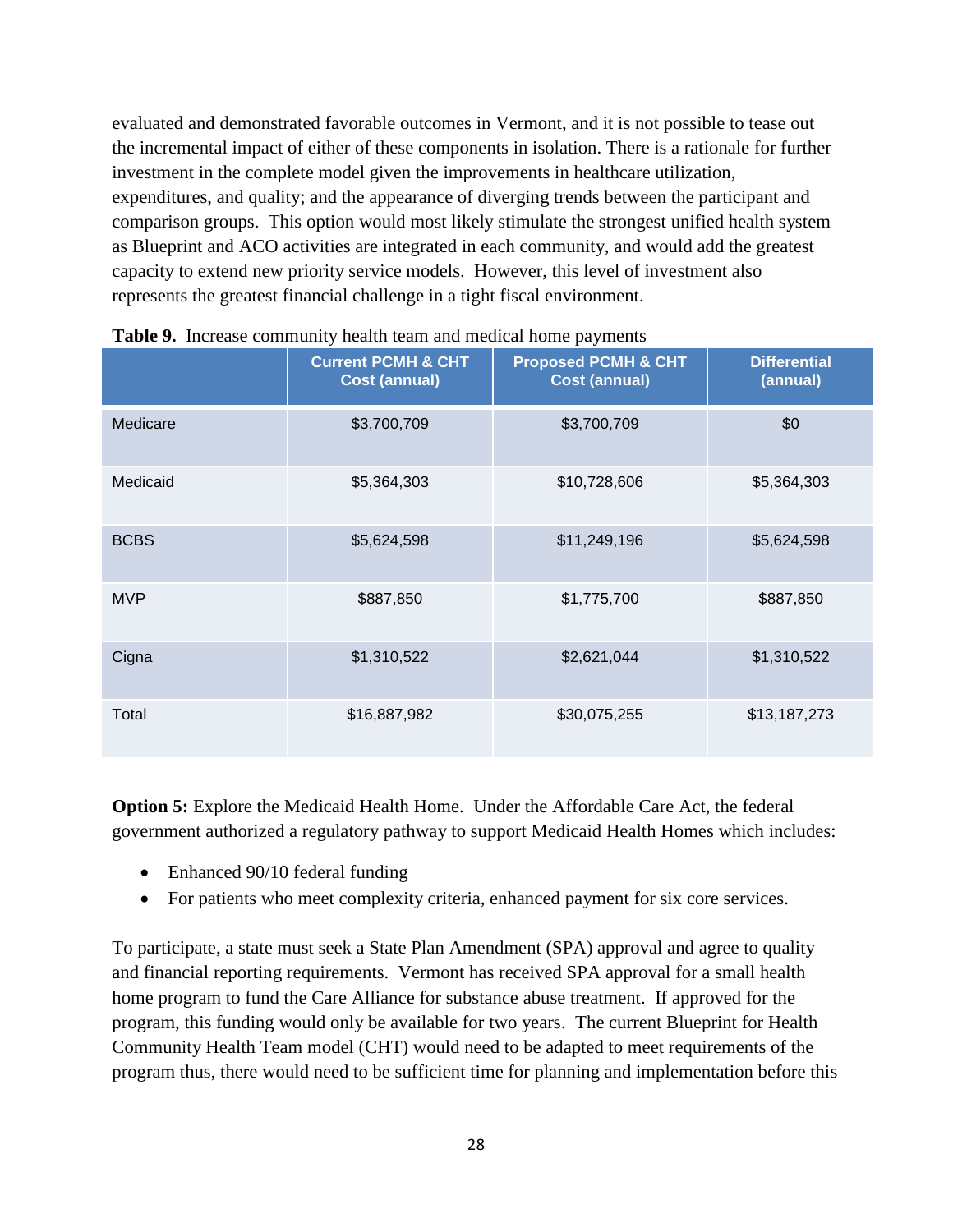opportunity could be realized. Additional analysis would need to be done in order to ensure implementation of this option is consistent with Vermont's current model.

**Additional Consideration.** The medical home payment based on quality, and the community health team payment to build capacity, are both capitated payments applied to the medical home population. Together they represent a blend of capitated payment (quality + capacity) that is designed to stimulate targeted transformation goals. This approach has led to statewide medical homes and community health teams, with evidence of improved outcomes. An additional consideration is to add a new capitated payment based on improvement of specific measure results, and to determine the additive impact of an outcomes based payment (quality + capacity + outcomes vs. quality + capacity alone). The ability for a unified community health collaborative involving all ACOs, to drive improvement based on specific measures, would establish an important step toward a high value health system. One of the proposed activities for Vermont's State Innovation Model (SIM) grant is to test new payment methodologies including pay for performance. The SIM process provides an excellent opportunity to test an outcome based capitated payment as part of their pay for performance portfolio.

## <span id="page-29-0"></span>**Moving Forward**

The Blueprint program has stimulated a statewide foundation of medical homes and community health teams which increasingly demonstrate improved outcomes on measures of healthcare utilization and healthcare expenditures. Three independent ACOs have formed for hospital affiliated, health center affiliated, and independent practices. This report represents a plan for integration of Blueprint and ACO activity, advancement toward more unified community health systems, and payment options. It also highlights the challenges to implementing payment changes including budget constraints, identification of funding sources, and prioritization. These circumstances reflect exciting opportunities as well as difficult decision points.

Important progress has been made with regards to the plan outlined in this report. At this time, several communities have already started to integrate Blueprint and ACO activities where common interests were evident. Support for this approach is wide spread amongst Blueprint and ACO participants, and the participants will move forward with detailed planning, including the specifics of the shared governance structure, shared reporting of core ACO measures, whole population profiles, as well as other measures and data sharing.

In addition, state staff is looking at possible administrative simplifications, in particular whether state quality requirements for participation in the Blueprint program may be aligned and streamlined given the NCQA quality requirements. Review and planning for this process is in progress. The Director of the Blueprint and the Chair of the Green Mountain Care Board have worked closely together to plan and prepare this report. This process has helped to clarify the